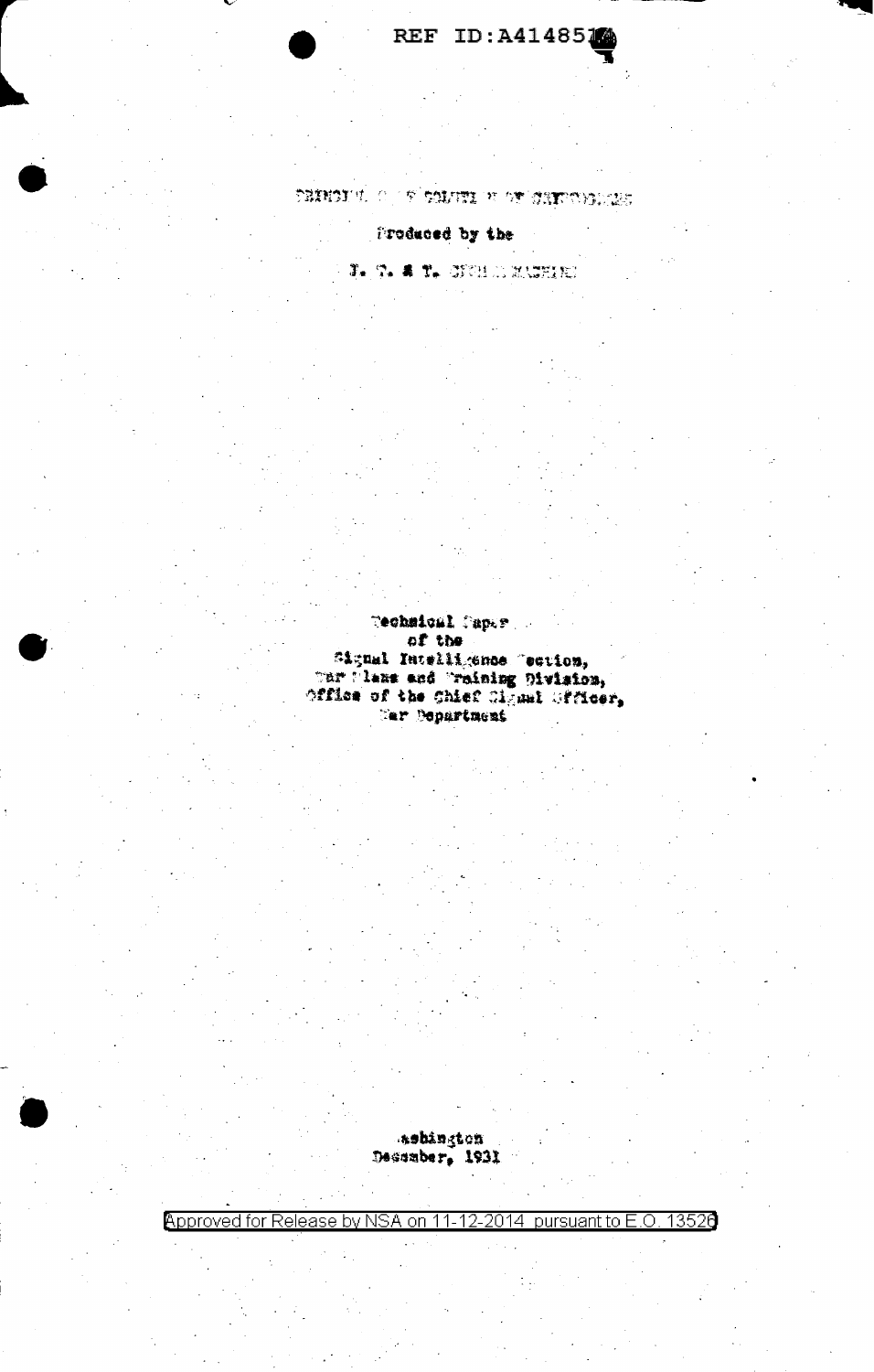## REF ID: A4148514

PRINCIPLES OF COLUMICS OF CHIPSORRESE

## Procheed by the

I. T. & T. CIPER ROUIDE

| <b>Faxagraph</b> |  |
|------------------|--|
|                  |  |

| $\Delta$ 6\$10n of the mixer and a same as a same and a same and $\Delta$       |  |  |  |  |  |  |  |  |  |  | З |
|---------------------------------------------------------------------------------|--|--|--|--|--|--|--|--|--|--|---|
| rrinciples of analysis involved                                                 |  |  |  |  |  |  |  |  |  |  | 4 |
| Detormination of the key for a single message when a portion                    |  |  |  |  |  |  |  |  |  |  |   |
| of the glain text is known $\cdots$ , $\cdots$ , $\cdots$ , $\cdots$ , $\cdots$ |  |  |  |  |  |  |  |  |  |  |   |
| Wetermination of the initish key applicable to a series of                      |  |  |  |  |  |  |  |  |  |  |   |
|                                                                                 |  |  |  |  |  |  |  |  |  |  | ß |
| Solution without the kmowledge of any glain tort $\ldots$ 7                     |  |  |  |  |  |  |  |  |  |  |   |
|                                                                                 |  |  |  |  |  |  |  |  |  |  |   |

1. Introduction. - a. The 1. T. & T. Cipher Machine is composed of three essentially distinct units:

- (1) A teletype transmitter
- $(2)$   $\approx$  oixer
- (5) A teletype receiver

From a cry tographic standpoint, the second of these three cloments is the paly one in which we are in erested. It applies a running key to the individual letters of the plain text in a manner which will be fully discussed in what follows. The first and third of the foregoing elements are merely the ordinary teletype machines. It is assumed that the reader has a general understanding of the construction and principles underlying these printing telegraph devices. For convenience, the Baudot or 5-unit code employed by them is shown herein as Fig. 1. The explanation of the numerical designations 2, 3, ... 7, will follow.

b. Attached hereto is a blueprint of the connection diagram of the eipher printer unit.

c. Also attached hereto are the cipher-operating instructions as prepared by the i. T. & T. Commany (Appendix A.).

2. Messription of the mixer. - a. The mixer contains tem toothed wheels, mounted on a common shaft, in such a manner that they move forward simultaneously one step at a time. The first wheel has 96 teeth and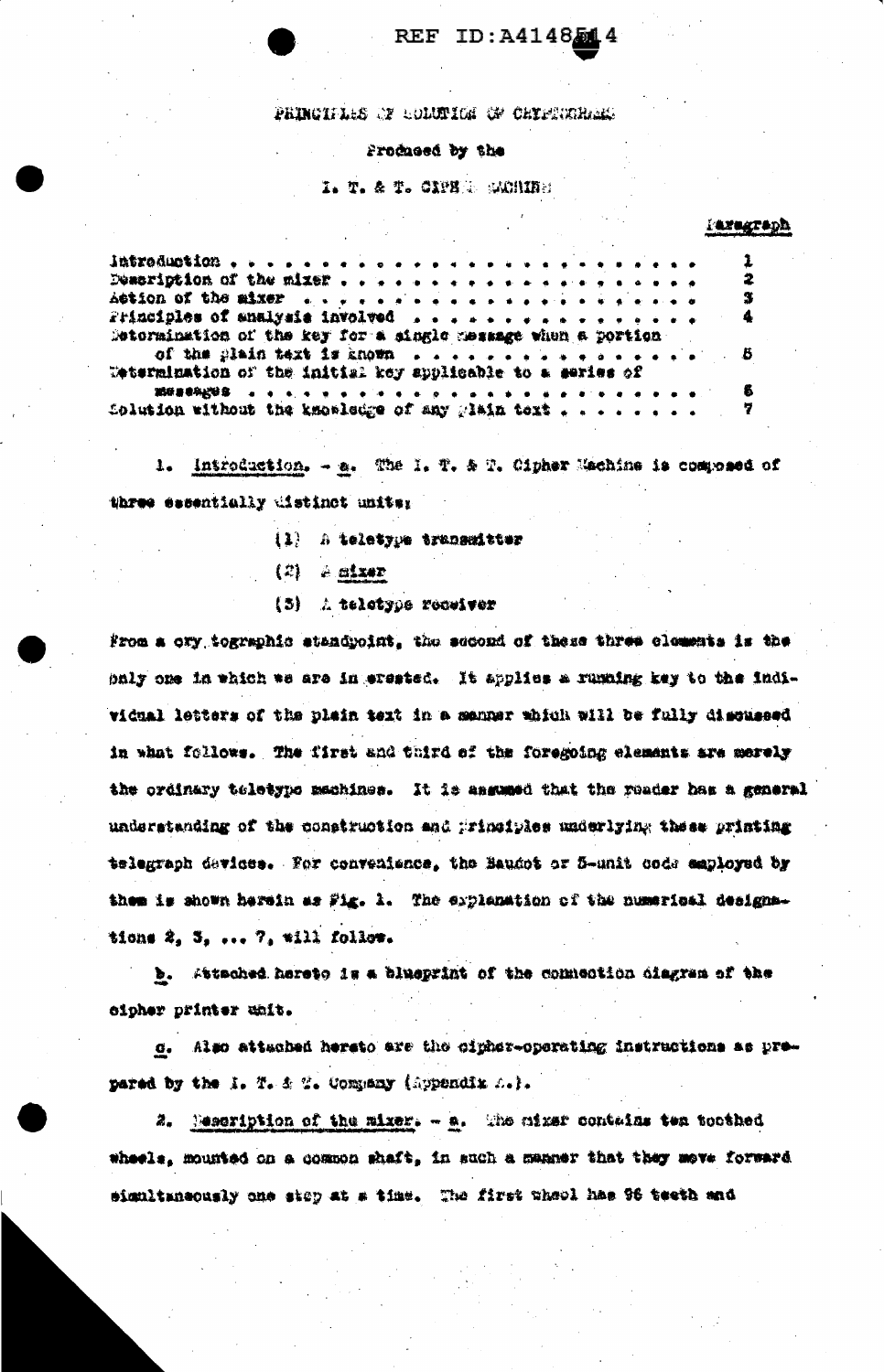## **REF ID: A4148214**

BAUDOT CODE

| יצטעו<br>$\cos$  | Lower<br>$\frac{7888}{7}$ |     |      |  |  |    |  |  |  |               |        |            |  |
|------------------|---------------------------|-----|------|--|--|----|--|--|--|---------------|--------|------------|--|
|                  | Á                         |     |      |  |  |    |  |  |  |               |        |            |  |
| Ÿ                | Э                         |     |      |  |  |    |  |  |  |               |        |            |  |
| Ê                | C                         | œ   |      |  |  |    |  |  |  |               |        |            |  |
| ज                | 囂                         | ł   |      |  |  |    |  |  |  |               |        |            |  |
| 5                | ر<br>مئ                   | J   |      |  |  |    |  |  |  |               |        |            |  |
| $\ddot{\cdot}$   | ¥                         | C/S |      |  |  |    |  |  |  |               |        |            |  |
| 毒                | G.                        | ٠   |      |  |  |    |  |  |  |               |        |            |  |
|                  | H                         | œ   |      |  |  |    |  |  |  |               |        |            |  |
| $\boldsymbol{a}$ | j<br>J                    |     |      |  |  |    |  |  |  |               |        |            |  |
|                  |                           | š   |      |  |  |    |  |  |  |               |        |            |  |
|                  | I.                        |     |      |  |  |    |  |  |  |               |        |            |  |
|                  | I.                        |     |      |  |  | Ĉ. |  |  |  |               |        | (Pigures)  |  |
|                  |                           |     |      |  |  | ٷ  |  |  |  |               | Space) |            |  |
|                  | Ï                         |     |      |  |  | Ĝ  |  |  |  |               |        | rttere}    |  |
| ğ                | 0                         |     |      |  |  | õ  |  |  |  |               |        | lize Foed  |  |
| Ü                | $\mathbf{k}$              |     |      |  |  | 6  |  |  |  | $(31$ ank $)$ |        |            |  |
| 1                | e)<br>R                   | 2   |      |  |  | Ÿ  |  |  |  |               |        | (Car. ret. |  |
|                  |                           |     |      |  |  |    |  |  |  |               |        |            |  |
|                  | S                         |     |      |  |  |    |  |  |  |               |        |            |  |
| ð                | $\mathbf{T}$              |     |      |  |  |    |  |  |  |               |        |            |  |
| Ÿ                | IJ.                       | ÷   |      |  |  |    |  |  |  |               |        |            |  |
| ŝ                | Y                         | ÷.  |      |  |  |    |  |  |  |               |        |            |  |
| £                | ę.                        | 4   |      |  |  |    |  |  |  |               |        |            |  |
| 1                | $\mathbf{Z}^{\prime}$     | 4   |      |  |  |    |  |  |  |               |        |            |  |
| 6<br>jъ          | $\frac{1}{2}$             |     |      |  |  |    |  |  |  |               |        |            |  |
|                  |                           |     |      |  |  |    |  |  |  |               |        |            |  |
|                  |                           |     | ቲስ የ |  |  |    |  |  |  |               |        |            |  |

theresfter each wheel has one tooth more than the preceding one, so that the tenth one has 105 teeth. After the proper switch has been closed to get the mixer into operation, the depression of any key on the transmitter keybeard astustes the mechanism which noves the wheels in the aixer. Corresponding to each wheel is a switch which is mounted immediately behind it and which is acted upon by an irregalar arrengement of cotchings (that is, elevations and depressions) on the periphery of the wheel. {These switches are shown at the left in the accompanying blueprint, marked 1 to 10.)

b. Alongside the elevations and depressions on the periphery is a smooth band upon which are engraved the letters of the alphabet in their normal order. This permits the wheele to be set in initial positions according to a prearranged keyword which is visible only through a series of 10 marrow slits arranged horizontally in a plate imacdiately in front of the series of cipher, wheele. Unless otherwise stated, it will be assumed that a dictionary word,

 $\widehat{A}$  .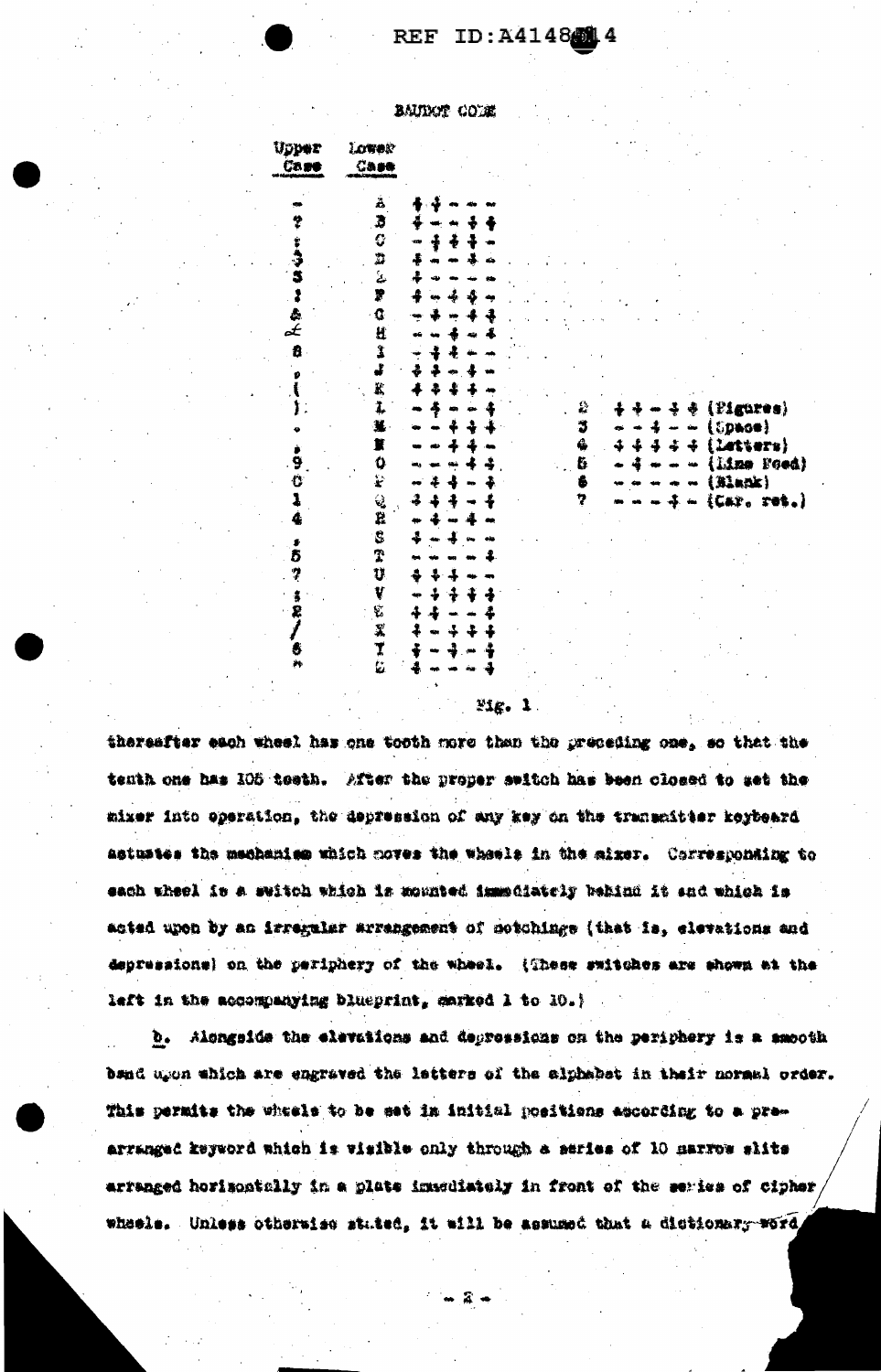is used as the initial estting of the 10 wheels.

3. Action of the miner. - a. The action of the wheels is in pairs -l with 2, 3 with 4, ste. If two elevations or two depressions should ocear simultuneously on each of the two member wheels of a pair of wheels, and should thus cance identical positionings of the respective switches controlled by then, the combined effect is one of mallification; that is, the resultant of similar settings of the two members of a pair of seluches is negative, and will hereafter be denoted by -. Chould, however, on elevation and a depression occur simultaneously, the resultant action is of the opposite type and is denoted by 4. This resultant action affects the individual impulses or units of the Baudot permutation representing the message character. Here again the interaction of two like elements results in a -, that of two unlike elements, in a 4. As a consequence, the five Raudot units representing each plain-text character are independently affected, giving a new set of five . unite in the Baudot code which corresponds to the cipher letter. This cipher letter is the one which is printed at the reseiver.

b. The electrical principles underlying the capytographic trustment in this system are such that any one of the set of 3% permutations may be brought about by the encipherment of any letter, depending, of course, upon the keying character. This being the case it is obvious that the cipher text will be composed of heterogensous sequences of 32 elements. Since the mormal alphabet contains only 26 letters. it follows that 6 of the 32 permutations produced eryptographically by this machine will have to be represented by arbitrarily selected characters other than letters. Those 6 permutations are the ones designated in Fig. 1 by the numerals 2 to 7, inclusive, which designations were assigned these permutations by the I. T. A T. Co. It is therefore obvious that the printed cipher text will consist of intermiztures of letters and figures, a scrious disadventage from the practical point of view of economy in cost of transmission.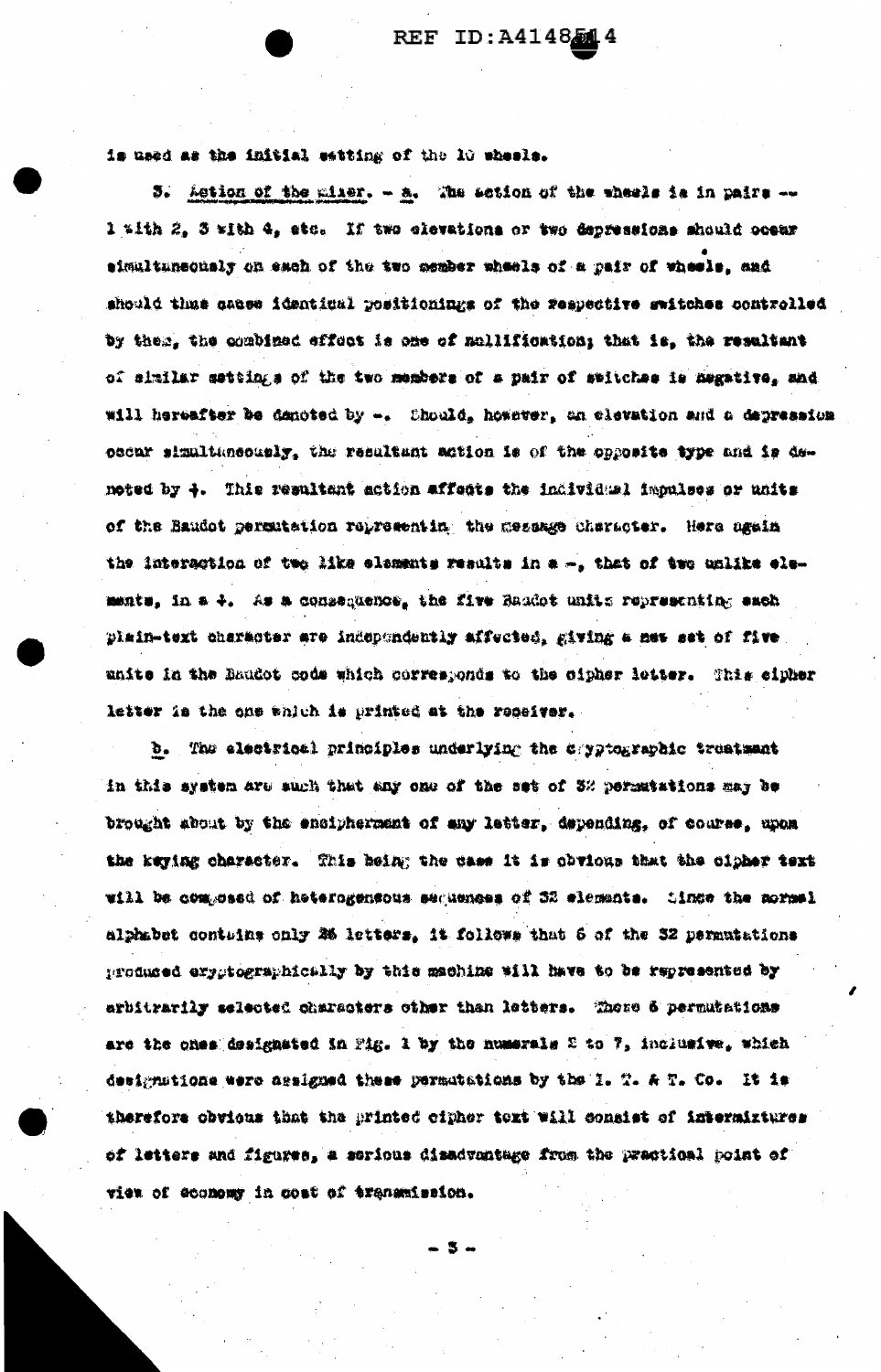4. Principles of analysis involved. - a. The construction of the mixer is such as to preclude the possibility of either interchanging the wheels or of changing thair motohings. For this reason we may consider the sequence of we feeld done no and the series of elevations and depressions on each wheel as fixed nlements, the exact nature of which can be ascortained by the enemy. This information can be obtained quite readily by examining one of the nixers and following out the procedure set forth in subparagraph b.

b. The mathod of ascertaining the motchings on the wheels of the mixer was kindly furnished by the 1. T. & T. Co., and reads as follows:

- (1) Cet the mixer to ASSARASASA.
- (2) Hemove the top cover so that the movement of the switch operating levers can be seen.
- (5) Prepare a record shact with 20 columns and a maximum of 105 lines, which should be numbered on the right hand mergin.
- (4) Hote down by some symbolisation in the odd-numbered columns thather the operating lavers are in or out. and in the corresponding even-managred columns the letters which show up in the windows. For the initial setting the operating levers will all be in.
- (5) Throw the membine into sipher and operate the space bar or any ciner hey, noting on the record sheet the positions of the 10 operating levers. Thus, after the first operation of the space bar, wil the operating levers will be pushed out and should be so recorded. At the mext operation of the space bar a variation will begin to show. After 105 operations of the spece bar with the corresponding recording, the record sheet will show the actual notching of all the wheels and the proper relation of the key word letters to that notohing.

c. As regards the notchings on the cipher wheels, if an elevation is denoted by - and a depression by 4, it is possible to set as ton slidable strips which will correspond to the wheels. (See attached Fig. 2)

d. The solution of a cryptogram ensiphered by the machine therefore reduces itself to discovering merely the initial settings of the wheele, or their equivalent sliding strips.

S. Determination of the key for a single message when a pertion of the plain text is known.- n. The construction of the machine is such that the T

- 4 -

saitch\*IItOF#"thi\*.850.8W" hatabases an slevation presents itself to the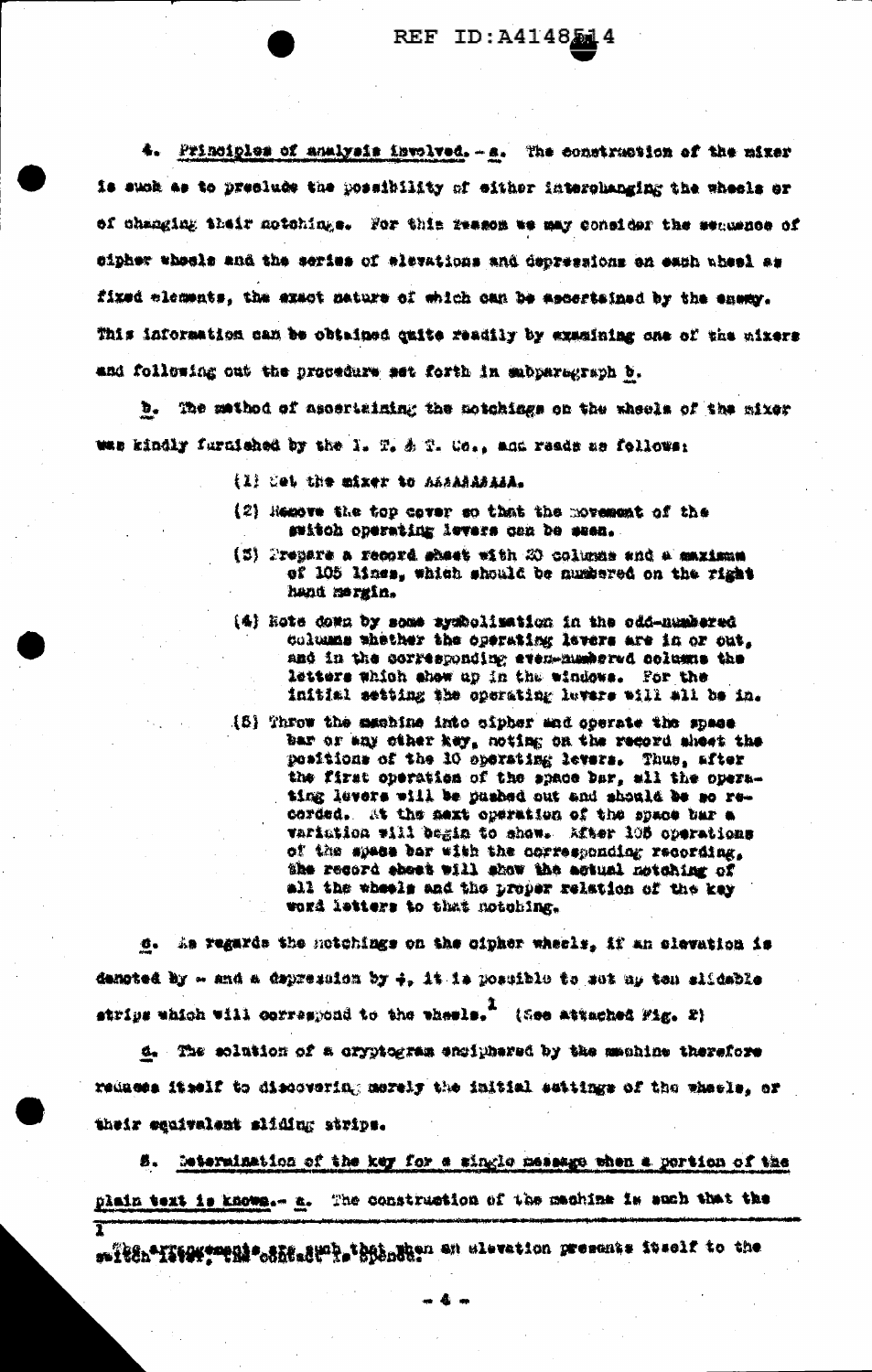|           |                                      |                                   |                                                                                                             |                                                                                                                                                                                                                                                                                                                                                                                                    |                                                                                |                                                                                                                                                                                                                                                                                                                                                                                                                             |                                                                                                                                                                                                                                                                                                                                                                                                                             | CRETOIO:      |                                                                                                                                        | ņQ            | 14                                                                                                                                                                                                                                                                                                                                                                                                                                |         | 851             | 4 |
|-----------|--------------------------------------|-----------------------------------|-------------------------------------------------------------------------------------------------------------|----------------------------------------------------------------------------------------------------------------------------------------------------------------------------------------------------------------------------------------------------------------------------------------------------------------------------------------------------------------------------------------------------|--------------------------------------------------------------------------------|-----------------------------------------------------------------------------------------------------------------------------------------------------------------------------------------------------------------------------------------------------------------------------------------------------------------------------------------------------------------------------------------------------------------------------|-----------------------------------------------------------------------------------------------------------------------------------------------------------------------------------------------------------------------------------------------------------------------------------------------------------------------------------------------------------------------------------------------------------------------------|---------------|----------------------------------------------------------------------------------------------------------------------------------------|---------------|-----------------------------------------------------------------------------------------------------------------------------------------------------------------------------------------------------------------------------------------------------------------------------------------------------------------------------------------------------------------------------------------------------------------------------------|---------|-----------------|---|
| $\bullet$ | $\bullet$<br>$\mathbf 1$             | $\frac{1}{2}$                     | $\bullet$<br>$\overline{5}$                                                                                 | $\bullet$<br>4                                                                                                                                                                                                                                                                                                                                                                                     | 5                                                                              | 6                                                                                                                                                                                                                                                                                                                                                                                                                           | $\overline{\zeta}$                                                                                                                                                                                                                                                                                                                                                                                                          |               | క                                                                                                                                      | $\mathcal{D}$ | 1⊂                                                                                                                                                                                                                                                                                                                                                                                                                                |         |                 |   |
|           |                                      |                                   |                                                                                                             |                                                                                                                                                                                                                                                                                                                                                                                                    |                                                                                |                                                                                                                                                                                                                                                                                                                                                                                                                             |                                                                                                                                                                                                                                                                                                                                                                                                                             |               |                                                                                                                                        |               |                                                                                                                                                                                                                                                                                                                                                                                                                                   |         |                 |   |
|           |                                      |                                   |                                                                                                             |                                                                                                                                                                                                                                                                                                                                                                                                    |                                                                                |                                                                                                                                                                                                                                                                                                                                                                                                                             | - T                                                                                                                                                                                                                                                                                                                                                                                                                         |               |                                                                                                                                        |               |                                                                                                                                                                                                                                                                                                                                                                                                                                   |         |                 |   |
|           |                                      |                                   | シュニュニャムナナ コン・ディー (ペーパー・ディード) ・ ディー・ディー (の) ・ ディー・ディー (の) ・ ディー・ディー (の) ・ ディー・ディー (の)                        | $\frac{1}{2} \left  1 + \frac{1}{2} + \frac{1}{2} + \frac{1}{2} + \frac{1}{2} + \frac{1}{2} + \frac{1}{2} + \frac{1}{2} + \frac{1}{2} + \frac{1}{2} + \frac{1}{2} + \frac{1}{2} + \frac{1}{2} + \frac{1}{2} + \frac{1}{2} + \frac{1}{2} + \frac{1}{2} + \frac{1}{2} + \frac{1}{2} + \frac{1}{2} + \frac{1}{2} + \frac{1}{2} + \frac{1}{2} + \frac{1}{2} + \frac{1}{2} + \frac{1}{2} + \frac{1}{2}$ |                                                                                |                                                                                                                                                                                                                                                                                                                                                                                                                             | $\frac{1}{1 + \frac{1}{1 + \frac{1}{1 + \frac{1}{1 + \frac{1}{1 + \frac{1}{1 + \frac{1}{1 + \frac{1}{1 + \frac{1}{1 + \frac{1}{1 + \frac{1}{1 + \frac{1}{1 + \frac{1}{1 + \frac{1}{1 + \frac{1}{1 + \frac{1}{1 + \frac{1}{1 + \frac{1}{1 + \frac{1}{1 + \frac{1}{1 + \frac{1}{1 + \frac{1}{1 + \frac{1}{1 + \frac{1}{1 + \frac{1}{1 + \frac{1}{1 + \frac{1}{1 + \frac{1}{1 + \frac{1}{1 + \frac{1}{1 + \frac{1}{1 + \frac{$ |               |                                                                                                                                        |               |                                                                                                                                                                                                                                                                                                                                                                                                                                   |         |                 |   |
|           |                                      |                                   |                                                                                                             |                                                                                                                                                                                                                                                                                                                                                                                                    |                                                                                |                                                                                                                                                                                                                                                                                                                                                                                                                             |                                                                                                                                                                                                                                                                                                                                                                                                                             |               |                                                                                                                                        |               |                                                                                                                                                                                                                                                                                                                                                                                                                                   |         |                 |   |
|           |                                      |                                   |                                                                                                             |                                                                                                                                                                                                                                                                                                                                                                                                    |                                                                                |                                                                                                                                                                                                                                                                                                                                                                                                                             |                                                                                                                                                                                                                                                                                                                                                                                                                             |               |                                                                                                                                        |               |                                                                                                                                                                                                                                                                                                                                                                                                                                   |         |                 |   |
|           |                                      |                                   |                                                                                                             |                                                                                                                                                                                                                                                                                                                                                                                                    |                                                                                |                                                                                                                                                                                                                                                                                                                                                                                                                             |                                                                                                                                                                                                                                                                                                                                                                                                                             |               |                                                                                                                                        |               |                                                                                                                                                                                                                                                                                                                                                                                                                                   |         |                 |   |
|           |                                      |                                   |                                                                                                             |                                                                                                                                                                                                                                                                                                                                                                                                    |                                                                                |                                                                                                                                                                                                                                                                                                                                                                                                                             |                                                                                                                                                                                                                                                                                                                                                                                                                             |               |                                                                                                                                        |               |                                                                                                                                                                                                                                                                                                                                                                                                                                   |         |                 |   |
|           |                                      |                                   |                                                                                                             |                                                                                                                                                                                                                                                                                                                                                                                                    |                                                                                |                                                                                                                                                                                                                                                                                                                                                                                                                             |                                                                                                                                                                                                                                                                                                                                                                                                                             |               |                                                                                                                                        |               |                                                                                                                                                                                                                                                                                                                                                                                                                                   |         |                 |   |
|           |                                      |                                   |                                                                                                             |                                                                                                                                                                                                                                                                                                                                                                                                    |                                                                                |                                                                                                                                                                                                                                                                                                                                                                                                                             |                                                                                                                                                                                                                                                                                                                                                                                                                             |               |                                                                                                                                        |               |                                                                                                                                                                                                                                                                                                                                                                                                                                   |         |                 |   |
|           |                                      |                                   |                                                                                                             |                                                                                                                                                                                                                                                                                                                                                                                                    |                                                                                |                                                                                                                                                                                                                                                                                                                                                                                                                             |                                                                                                                                                                                                                                                                                                                                                                                                                             |               |                                                                                                                                        |               |                                                                                                                                                                                                                                                                                                                                                                                                                                   |         |                 |   |
|           |                                      |                                   |                                                                                                             |                                                                                                                                                                                                                                                                                                                                                                                                    |                                                                                |                                                                                                                                                                                                                                                                                                                                                                                                                             |                                                                                                                                                                                                                                                                                                                                                                                                                             |               |                                                                                                                                        |               |                                                                                                                                                                                                                                                                                                                                                                                                                                   |         |                 |   |
|           |                                      |                                   |                                                                                                             |                                                                                                                                                                                                                                                                                                                                                                                                    |                                                                                |                                                                                                                                                                                                                                                                                                                                                                                                                             |                                                                                                                                                                                                                                                                                                                                                                                                                             |               |                                                                                                                                        |               |                                                                                                                                                                                                                                                                                                                                                                                                                                   |         |                 |   |
|           |                                      |                                   |                                                                                                             |                                                                                                                                                                                                                                                                                                                                                                                                    |                                                                                |                                                                                                                                                                                                                                                                                                                                                                                                                             |                                                                                                                                                                                                                                                                                                                                                                                                                             |               |                                                                                                                                        |               |                                                                                                                                                                                                                                                                                                                                                                                                                                   |         |                 |   |
|           |                                      |                                   |                                                                                                             |                                                                                                                                                                                                                                                                                                                                                                                                    |                                                                                |                                                                                                                                                                                                                                                                                                                                                                                                                             |                                                                                                                                                                                                                                                                                                                                                                                                                             |               |                                                                                                                                        |               |                                                                                                                                                                                                                                                                                                                                                                                                                                   |         |                 |   |
|           |                                      |                                   |                                                                                                             |                                                                                                                                                                                                                                                                                                                                                                                                    |                                                                                |                                                                                                                                                                                                                                                                                                                                                                                                                             |                                                                                                                                                                                                                                                                                                                                                                                                                             |               |                                                                                                                                        |               |                                                                                                                                                                                                                                                                                                                                                                                                                                   |         |                 |   |
|           |                                      |                                   |                                                                                                             |                                                                                                                                                                                                                                                                                                                                                                                                    |                                                                                |                                                                                                                                                                                                                                                                                                                                                                                                                             |                                                                                                                                                                                                                                                                                                                                                                                                                             |               |                                                                                                                                        |               |                                                                                                                                                                                                                                                                                                                                                                                                                                   |         |                 |   |
|           |                                      |                                   |                                                                                                             |                                                                                                                                                                                                                                                                                                                                                                                                    |                                                                                |                                                                                                                                                                                                                                                                                                                                                                                                                             |                                                                                                                                                                                                                                                                                                                                                                                                                             |               |                                                                                                                                        |               |                                                                                                                                                                                                                                                                                                                                                                                                                                   |         |                 |   |
|           |                                      |                                   |                                                                                                             |                                                                                                                                                                                                                                                                                                                                                                                                    |                                                                                | $\frac{1}{+1}$                                                                                                                                                                                                                                                                                                                                                                                                              |                                                                                                                                                                                                                                                                                                                                                                                                                             |               |                                                                                                                                        |               |                                                                                                                                                                                                                                                                                                                                                                                                                                   |         |                 |   |
|           |                                      |                                   |                                                                                                             |                                                                                                                                                                                                                                                                                                                                                                                                    |                                                                                |                                                                                                                                                                                                                                                                                                                                                                                                                             |                                                                                                                                                                                                                                                                                                                                                                                                                             |               |                                                                                                                                        |               |                                                                                                                                                                                                                                                                                                                                                                                                                                   |         |                 |   |
|           |                                      |                                   |                                                                                                             |                                                                                                                                                                                                                                                                                                                                                                                                    |                                                                                |                                                                                                                                                                                                                                                                                                                                                                                                                             |                                                                                                                                                                                                                                                                                                                                                                                                                             |               |                                                                                                                                        |               |                                                                                                                                                                                                                                                                                                                                                                                                                                   |         |                 |   |
|           |                                      |                                   |                                                                                                             |                                                                                                                                                                                                                                                                                                                                                                                                    |                                                                                |                                                                                                                                                                                                                                                                                                                                                                                                                             |                                                                                                                                                                                                                                                                                                                                                                                                                             |               |                                                                                                                                        |               |                                                                                                                                                                                                                                                                                                                                                                                                                                   |         |                 |   |
|           |                                      |                                   |                                                                                                             |                                                                                                                                                                                                                                                                                                                                                                                                    |                                                                                |                                                                                                                                                                                                                                                                                                                                                                                                                             |                                                                                                                                                                                                                                                                                                                                                                                                                             |               |                                                                                                                                        |               |                                                                                                                                                                                                                                                                                                                                                                                                                                   |         |                 |   |
|           |                                      |                                   |                                                                                                             |                                                                                                                                                                                                                                                                                                                                                                                                    |                                                                                |                                                                                                                                                                                                                                                                                                                                                                                                                             |                                                                                                                                                                                                                                                                                                                                                                                                                             |               |                                                                                                                                        |               |                                                                                                                                                                                                                                                                                                                                                                                                                                   |         |                 |   |
|           |                                      |                                   |                                                                                                             |                                                                                                                                                                                                                                                                                                                                                                                                    |                                                                                |                                                                                                                                                                                                                                                                                                                                                                                                                             |                                                                                                                                                                                                                                                                                                                                                                                                                             |               |                                                                                                                                        |               |                                                                                                                                                                                                                                                                                                                                                                                                                                   |         |                 |   |
|           |                                      |                                   |                                                                                                             |                                                                                                                                                                                                                                                                                                                                                                                                    |                                                                                |                                                                                                                                                                                                                                                                                                                                                                                                                             |                                                                                                                                                                                                                                                                                                                                                                                                                             |               |                                                                                                                                        |               |                                                                                                                                                                                                                                                                                                                                                                                                                                   |         |                 |   |
|           |                                      |                                   |                                                                                                             |                                                                                                                                                                                                                                                                                                                                                                                                    |                                                                                |                                                                                                                                                                                                                                                                                                                                                                                                                             |                                                                                                                                                                                                                                                                                                                                                                                                                             |               |                                                                                                                                        |               |                                                                                                                                                                                                                                                                                                                                                                                                                                   |         |                 |   |
|           |                                      |                                   |                                                                                                             |                                                                                                                                                                                                                                                                                                                                                                                                    |                                                                                |                                                                                                                                                                                                                                                                                                                                                                                                                             |                                                                                                                                                                                                                                                                                                                                                                                                                             |               |                                                                                                                                        |               |                                                                                                                                                                                                                                                                                                                                                                                                                                   |         |                 |   |
|           |                                      |                                   |                                                                                                             |                                                                                                                                                                                                                                                                                                                                                                                                    |                                                                                |                                                                                                                                                                                                                                                                                                                                                                                                                             |                                                                                                                                                                                                                                                                                                                                                                                                                             |               |                                                                                                                                        |               |                                                                                                                                                                                                                                                                                                                                                                                                                                   |         |                 |   |
|           |                                      |                                   |                                                                                                             |                                                                                                                                                                                                                                                                                                                                                                                                    |                                                                                |                                                                                                                                                                                                                                                                                                                                                                                                                             |                                                                                                                                                                                                                                                                                                                                                                                                                             |               |                                                                                                                                        |               |                                                                                                                                                                                                                                                                                                                                                                                                                                   |         |                 |   |
|           |                                      |                                   |                                                                                                             |                                                                                                                                                                                                                                                                                                                                                                                                    |                                                                                |                                                                                                                                                                                                                                                                                                                                                                                                                             |                                                                                                                                                                                                                                                                                                                                                                                                                             |               |                                                                                                                                        |               |                                                                                                                                                                                                                                                                                                                                                                                                                                   |         |                 |   |
|           |                                      |                                   |                                                                                                             |                                                                                                                                                                                                                                                                                                                                                                                                    |                                                                                |                                                                                                                                                                                                                                                                                                                                                                                                                             |                                                                                                                                                                                                                                                                                                                                                                                                                             |               |                                                                                                                                        |               |                                                                                                                                                                                                                                                                                                                                                                                                                                   |         |                 |   |
|           |                                      |                                   |                                                                                                             |                                                                                                                                                                                                                                                                                                                                                                                                    |                                                                                |                                                                                                                                                                                                                                                                                                                                                                                                                             |                                                                                                                                                                                                                                                                                                                                                                                                                             |               |                                                                                                                                        |               |                                                                                                                                                                                                                                                                                                                                                                                                                                   |         |                 |   |
|           |                                      |                                   |                                                                                                             |                                                                                                                                                                                                                                                                                                                                                                                                    |                                                                                |                                                                                                                                                                                                                                                                                                                                                                                                                             |                                                                                                                                                                                                                                                                                                                                                                                                                             |               |                                                                                                                                        |               |                                                                                                                                                                                                                                                                                                                                                                                                                                   |         |                 |   |
|           |                                      |                                   |                                                                                                             |                                                                                                                                                                                                                                                                                                                                                                                                    |                                                                                |                                                                                                                                                                                                                                                                                                                                                                                                                             |                                                                                                                                                                                                                                                                                                                                                                                                                             |               |                                                                                                                                        |               |                                                                                                                                                                                                                                                                                                                                                                                                                                   |         |                 |   |
|           |                                      |                                   |                                                                                                             |                                                                                                                                                                                                                                                                                                                                                                                                    |                                                                                |                                                                                                                                                                                                                                                                                                                                                                                                                             |                                                                                                                                                                                                                                                                                                                                                                                                                             |               |                                                                                                                                        |               |                                                                                                                                                                                                                                                                                                                                                                                                                                   |         |                 |   |
|           |                                      |                                   |                                                                                                             |                                                                                                                                                                                                                                                                                                                                                                                                    |                                                                                |                                                                                                                                                                                                                                                                                                                                                                                                                             |                                                                                                                                                                                                                                                                                                                                                                                                                             |               |                                                                                                                                        |               |                                                                                                                                                                                                                                                                                                                                                                                                                                   |         |                 |   |
|           |                                      |                                   |                                                                                                             |                                                                                                                                                                                                                                                                                                                                                                                                    |                                                                                |                                                                                                                                                                                                                                                                                                                                                                                                                             |                                                                                                                                                                                                                                                                                                                                                                                                                             |               |                                                                                                                                        |               |                                                                                                                                                                                                                                                                                                                                                                                                                                   |         |                 |   |
|           |                                      |                                   | <u> + カーニュー    イートナー    イートロー    イー・マー    イー・ピー    イー・ピー    イー・アー・   オー・   オー・   オー・   オー・   オー・   オー・ </u> |                                                                                                                                                                                                                                                                                                                                                                                                    | 나는 치 : 기 로 이 가 보는 기 : 이 나는 이 나는 이 나는 지 아니 이 나는 이 나 있는 이 나 있는 이 가 있는 이 아이가 있는 이 | $\frac{1}{1 + \frac{1}{1 + \frac{1}{1 + \frac{1}{1 + \frac{1}{1 + \frac{1}{1 + \frac{1}{1 + \frac{1}{1 + \frac{1}{1 + \frac{1}{1 + \frac{1}{1 + \frac{1}{1 + \frac{1}{1 + \frac{1}{1 + \frac{1}{1 + \frac{1}{1 + \frac{1}{1 + \frac{1}{1 + \frac{1}{1 + \frac{1}{1 + \frac{1}{1 + \frac{1}{1 + \frac{1}{1 + \frac{1}{1 + \frac{1}{1 + \frac{1}{1 + \frac{1}{1 + \frac{1}{1 + \frac{1}{1 + \frac{1}{1 + \frac{1}{1 + \frac{$ |                                                                                                                                                                                                                                                                                                                                                                                                                             |               |                                                                                                                                        |               | $\frac{1}{4}$                                                                                                                                                                                                                                                                                                                                                                                                                     |         |                 |   |
|           |                                      |                                   |                                                                                                             |                                                                                                                                                                                                                                                                                                                                                                                                    |                                                                                |                                                                                                                                                                                                                                                                                                                                                                                                                             |                                                                                                                                                                                                                                                                                                                                                                                                                             |               |                                                                                                                                        |               |                                                                                                                                                                                                                                                                                                                                                                                                                                   |         |                 |   |
|           |                                      | $\frac{1}{12}$<br>$\frac{12}{11}$ |                                                                                                             |                                                                                                                                                                                                                                                                                                                                                                                                    |                                                                                | $\mathbf{H}$                                                                                                                                                                                                                                                                                                                                                                                                                |                                                                                                                                                                                                                                                                                                                                                                                                                             |               |                                                                                                                                        |               |                                                                                                                                                                                                                                                                                                                                                                                                                                   |         | ५३<br><u>५४</u> |   |
|           |                                      |                                   | $\frac{1}{1}$ $\frac{1}{1}$ $\frac{1}{1}$ $\frac{1}{1}$ $\frac{1}{1}$ $\frac{1}{1}$ $\frac{1}{1}$           |                                                                                                                                                                                                                                                                                                                                                                                                    |                                                                                | $\frac{1}{2}$                                                                                                                                                                                                                                                                                                                                                                                                               | ニキーナー                                                                                                                                                                                                                                                                                                                                                                                                                       |               |                                                                                                                                        |               |                                                                                                                                                                                                                                                                                                                                                                                                                                   | +++ ニマー | 花生的             |   |
|           |                                      |                                   |                                                                                                             |                                                                                                                                                                                                                                                                                                                                                                                                    | $\frac{1}{1+2}$<br>$\frac{1}{1+4}$                                             |                                                                                                                                                                                                                                                                                                                                                                                                                             |                                                                                                                                                                                                                                                                                                                                                                                                                             | $\frac{1}{2}$ |                                                                                                                                        |               |                                                                                                                                                                                                                                                                                                                                                                                                                                   |         |                 |   |
|           | <b>TATION APPLICATION AND ALLOWS</b> |                                   |                                                                                                             |                                                                                                                                                                                                                                                                                                                                                                                                    |                                                                                | <u>፥</u><br>–ዳ                                                                                                                                                                                                                                                                                                                                                                                                              | $\frac{1}{1}$<br>$\frac{1}{1}$<br>$\frac{1}{1}$<br>$\frac{1}{1}$                                                                                                                                                                                                                                                                                                                                                            | $\frac{1}{2}$ | $\frac{1}{11}$ $\frac{1}{11}$ $\frac{1}{11}$ $\frac{1}{11}$ $\frac{1}{11}$ $\frac{1}{11}$ $\frac{1}{11}$ $\frac{1}{11}$ $\frac{1}{11}$ |               | $\frac{1}{\sqrt{1-\frac{1}{\sqrt{1-\frac{1}{\sqrt{1-\frac{1}{\sqrt{1-\frac{1}{\sqrt{1-\frac{1}{\sqrt{1-\frac{1}{\sqrt{1-\frac{1}{\sqrt{1-\frac{1}{\sqrt{1-\frac{1}{\sqrt{1-\frac{1}{\sqrt{1-\frac{1}{\sqrt{1-\frac{1}{\sqrt{1-\frac{1}{\sqrt{1-\frac{1}{\sqrt{1-\frac{1}{\sqrt{1-\frac{1}{\sqrt{1-\frac{1}{\sqrt{1-\frac{1}{\sqrt{1-\frac{1}{\sqrt{1-\frac{1}{\sqrt{1-\frac{1}{\sqrt{1-\frac{1}{\sqrt{1-\frac{1}{\sqrt{1+\frac{1$ |         | 竹88的13时候        |   |
|           |                                      |                                   |                                                                                                             |                                                                                                                                                                                                                                                                                                                                                                                                    |                                                                                |                                                                                                                                                                                                                                                                                                                                                                                                                             |                                                                                                                                                                                                                                                                                                                                                                                                                             |               |                                                                                                                                        |               |                                                                                                                                                                                                                                                                                                                                                                                                                                   | ミニー ナート |                 |   |
|           |                                      |                                   |                                                                                                             |                                                                                                                                                                                                                                                                                                                                                                                                    |                                                                                |                                                                                                                                                                                                                                                                                                                                                                                                                             |                                                                                                                                                                                                                                                                                                                                                                                                                             |               |                                                                                                                                        |               |                                                                                                                                                                                                                                                                                                                                                                                                                                   |         |                 |   |
|           |                                      | ŕ                                 |                                                                                                             |                                                                                                                                                                                                                                                                                                                                                                                                    |                                                                                |                                                                                                                                                                                                                                                                                                                                                                                                                             |                                                                                                                                                                                                                                                                                                                                                                                                                             |               |                                                                                                                                        |               |                                                                                                                                                                                                                                                                                                                                                                                                                                   |         |                 |   |
|           |                                      |                                   |                                                                                                             |                                                                                                                                                                                                                                                                                                                                                                                                    |                                                                                |                                                                                                                                                                                                                                                                                                                                                                                                                             |                                                                                                                                                                                                                                                                                                                                                                                                                             |               |                                                                                                                                        |               |                                                                                                                                                                                                                                                                                                                                                                                                                                   |         |                 |   |
|           |                                      | 1                                 |                                                                                                             |                                                                                                                                                                                                                                                                                                                                                                                                    |                                                                                |                                                                                                                                                                                                                                                                                                                                                                                                                             |                                                                                                                                                                                                                                                                                                                                                                                                                             |               |                                                                                                                                        |               |                                                                                                                                                                                                                                                                                                                                                                                                                                   |         |                 |   |
|           |                                      |                                   |                                                                                                             |                                                                                                                                                                                                                                                                                                                                                                                                    |                                                                                |                                                                                                                                                                                                                                                                                                                                                                                                                             |                                                                                                                                                                                                                                                                                                                                                                                                                             |               |                                                                                                                                        |               |                                                                                                                                                                                                                                                                                                                                                                                                                                   |         |                 |   |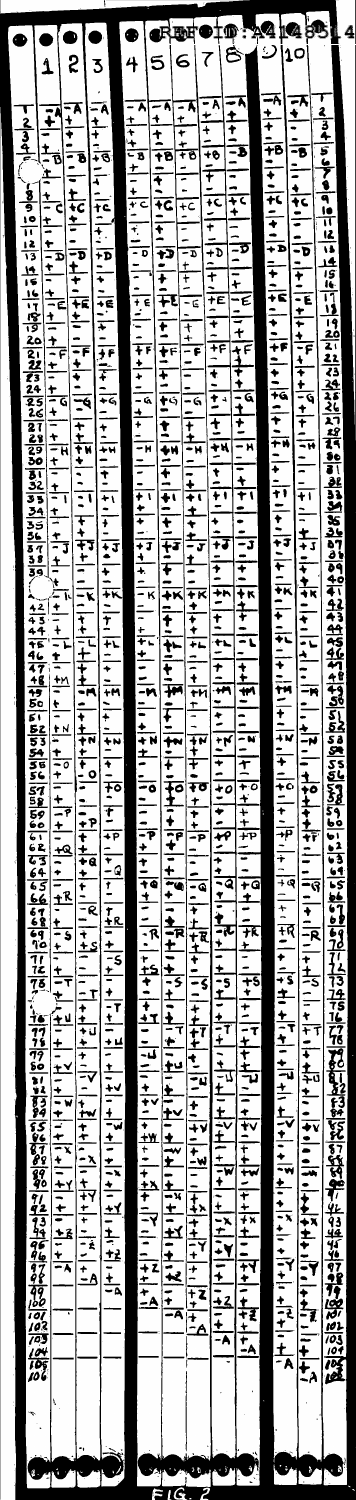last three characters of every cipher message represent the same plain-text elements, vis., Wigare Chift", "U", "Letter Chift". (Nee yar. 5 of Appendix A.) These three characters correspond to the action of teking the machine out of cipher; in other words, stopping the novement and the action of the mixer. In addition. it may mafely be assumed that the three characters immediately preseding these just mentioned are "Figure Chift", "M", "Letter Chift", which correspond to the "paried" at the end of the message. Although the presence of this group of three characters is not invariable, and is not absolutely essential to solution, its existence will be assumed in what follows for the sake of simplicity.

b. Lach character element of the cipher text is the resultant of the imteraction of fifteen elements; mamely, five elements of the plain text (in Baudot code), and ten mixer wheals arranged in five sets. Ist attention be directed for the present to the first unit of the cipher text, the first unit of the plain text, and mixer wheels 1 and 2. The following diagree makes this clear. If the first element of a letter of the cipher text is denoted by C<sub>1</sub>. the first clement of the plain-text letter by  $\mathbb{F}_{q,s}$  the partial kays (introduced by mixer wheels 1 and 2) by K and K , and the resultant of K and K by K ... the following graphical representation of the intersotion of these elements can be drawn up:



A consideration of the foregoing representation will show that if any two of the final three elements are known, the third can be derived. For, if  $\mathbb{Z}_{p\lambda}$ is - and  $P_1$  +, then  $C_1$  is + since - and + combine to give +. On the other band, if  $0$ , is known to be  $\frac{1}{4}$  and  $\frac{1}{4}$  to be  $\frac{1}{4}$ , then a - is obtained for  $k_{p1}$ .

 $-5 -$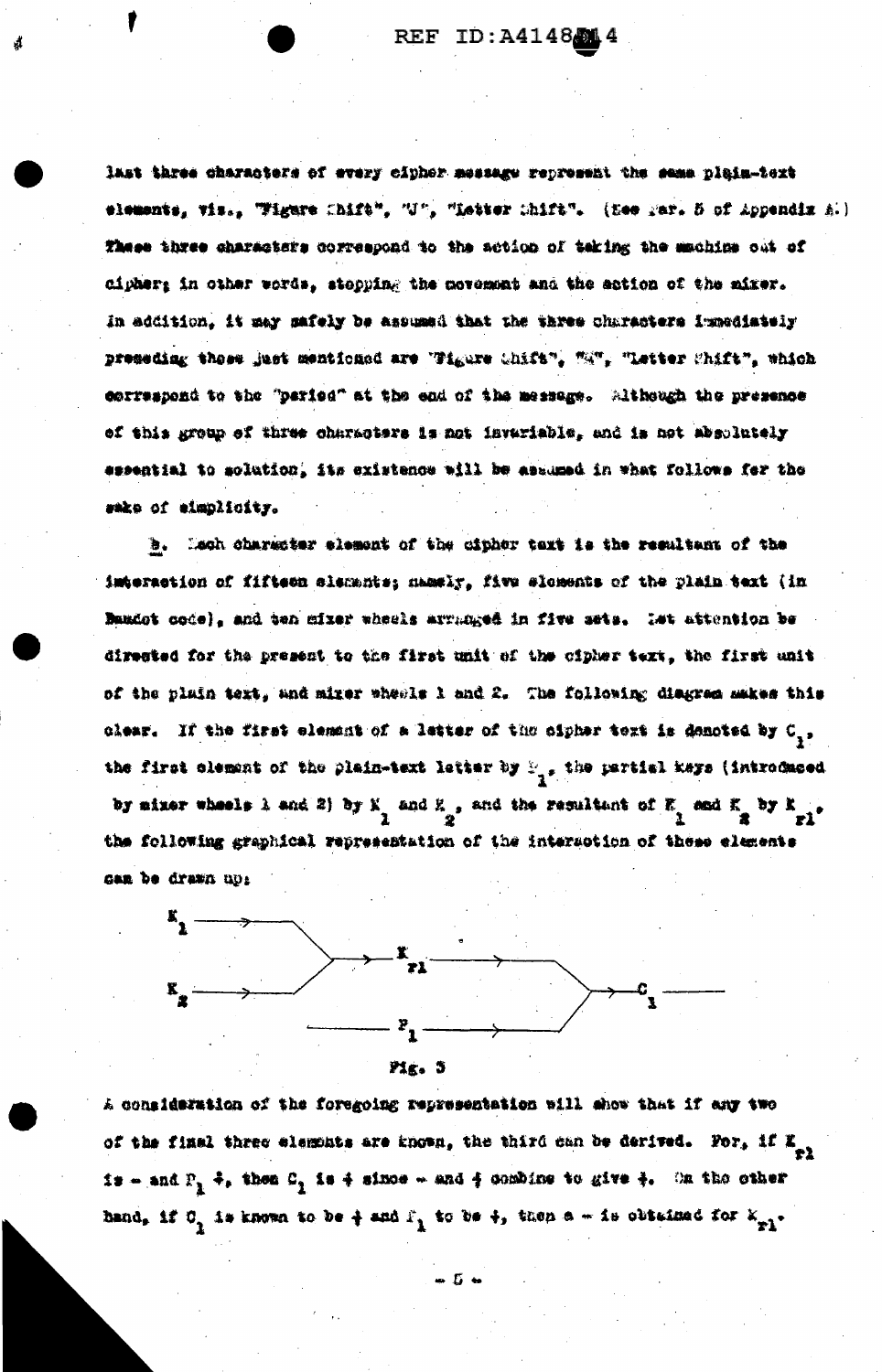To appreciate more clearly the verious stops involved in the enciphering process, it would be wise to carry it out step by step.

c. The following graphical representation of enciplentest (Fig. 4) by means of the strips is equivalent to what the machine does electrically. Let the message be AUTANOD AT to. to be cholphored with the initial setting ARBITRATE. Since the machine also emaiphers the spaces between words (represtated by the sumeral "3"), the plain-text elements in the line designated 2 in the figure, are ANGES 5 AT 3.

 $\hat{\mathbf{R}}$ 

B  $\mathbf{r}$ 

÷ È.

Ą,

 $\mathbf{E}$ Ś

| 迳                          | Á.  |   |    |    |                  |                         |                  |                                            |                  |                                  |   |
|----------------------------|-----|---|----|----|------------------|-------------------------|------------------|--------------------------------------------|------------------|----------------------------------|---|
| Ē<br>1                     |     |   |    |    |                  |                         |                  |                                            |                  | 7242                             |   |
| $\mathbf{E}_{\mathbf{A}}$  |     |   |    |    |                  | $\clubsuit$             |                  | 4                                          |                  | ♣                                |   |
| Ł,                         |     |   | 3  |    |                  |                         |                  |                                            |                  |                                  |   |
| $\mathbf{x}_{r1}^2$        |     |   |    |    |                  | å.                      |                  | $\rightarrow$ $\frac{1}{2}$                | 4                |                                  | 辛 |
| $\mathcal{C}_2$            | 4   |   |    | ÷  |                  |                         |                  | $+ 4$                                      |                  |                                  | 4 |
|                            | τ   |   | 4  | 4. | $\frac{1}{4\pi}$ | $\overline{\mathbf{1}}$ |                  |                                            | ī                |                                  |   |
| $\overline{v_2}$           |     |   |    |    |                  |                         |                  |                                            |                  |                                  |   |
| k.,                        | 4   |   | J  |    | 4                |                         | $\ddot{\bullet}$ | $- 4$                                      |                  |                                  |   |
| L.                         | ÷   | 4 |    | °₩ | $+ 4$            |                         |                  |                                            |                  |                                  |   |
| r<br>Trz                   |     |   |    |    |                  |                         |                  |                                            |                  | $\leftrightarrow$ 4              |   |
| $c_{\bf g}$                | 44  |   | 4  | 4  |                  |                         |                  | $\mathbf{m}$ , $\mathbf{m}$ , $\mathbf{m}$ |                  |                                  |   |
| $\mathbf{r}_\mathbf{z}$    |     |   | 土  |    | $-4.4$           |                         |                  | $-4.4$                                     |                  |                                  | 4 |
| x <sub>5</sub>             |     |   |    | ÷  |                  |                         |                  | ÷ē                                         |                  | ÷                                |   |
| $\mathbf{x}_6$             | 4   |   | 4  |    |                  |                         | 4                |                                            | 4                | $\ddot{\bullet}$                 | 4 |
| X <sub>23</sub>            | ♣   |   |    |    |                  | 4                       | $\ddot{\ddag}$   |                                            | ÷                |                                  |   |
| $c_{\rm g}$                | 4   |   |    |    | - 36             |                         |                  | 毒毒毒一                                       |                  |                                  |   |
|                            |     |   |    |    |                  |                         |                  |                                            |                  |                                  |   |
| $P_{\clubsuit}$            |     | 4 | 4  |    |                  | 44                      |                  |                                            |                  |                                  |   |
| $x_{\boldsymbol{q}}$       |     |   |    |    |                  | $\blacksquare$          | 4                |                                            | 4                |                                  |   |
| $\mathbf{r}_6$             |     | ♦ | \$ |    |                  |                         |                  | 4                                          | ÷                |                                  |   |
| $\mathbf{K}_{\mathbf{2}4}$ |     |   |    |    |                  | aw.                     | ÷                | 4                                          |                  |                                  |   |
| $\mathbf{c}_\bullet$       |     |   |    |    |                  | 4                       | 亭                | -4                                         |                  |                                  |   |
|                            |     |   |    |    |                  |                         |                  |                                            |                  |                                  |   |
| $\mathbf{F}_5$             |     |   |    |    |                  |                         |                  |                                            |                  |                                  |   |
| L,                         |     |   | 송  | æ  | 4                |                         | ÷                |                                            | $\ddot{\bullet}$ | نيها                             | 4 |
| e:<br>20                   |     |   |    |    | ቶ ተ              |                         | 4                |                                            | 44               | -4                               |   |
| $x$ <sub>r</sub>           | ÷   |   | 4  | 4  |                  |                         |                  | 4                                          | ته               | 4                                | 4 |
| $c_{\bf g}$                | 4 - |   |    | ∯  |                  |                         |                  | $\ddot{\bullet}$                           |                  |                                  |   |
|                            |     |   |    |    |                  |                         |                  |                                            |                  |                                  |   |
| Ć.                         |     |   |    |    |                  |                         |                  |                                            |                  | <b>Q D J &amp; 3 D P X 3 6 T</b> |   |

 $P_{ABC}$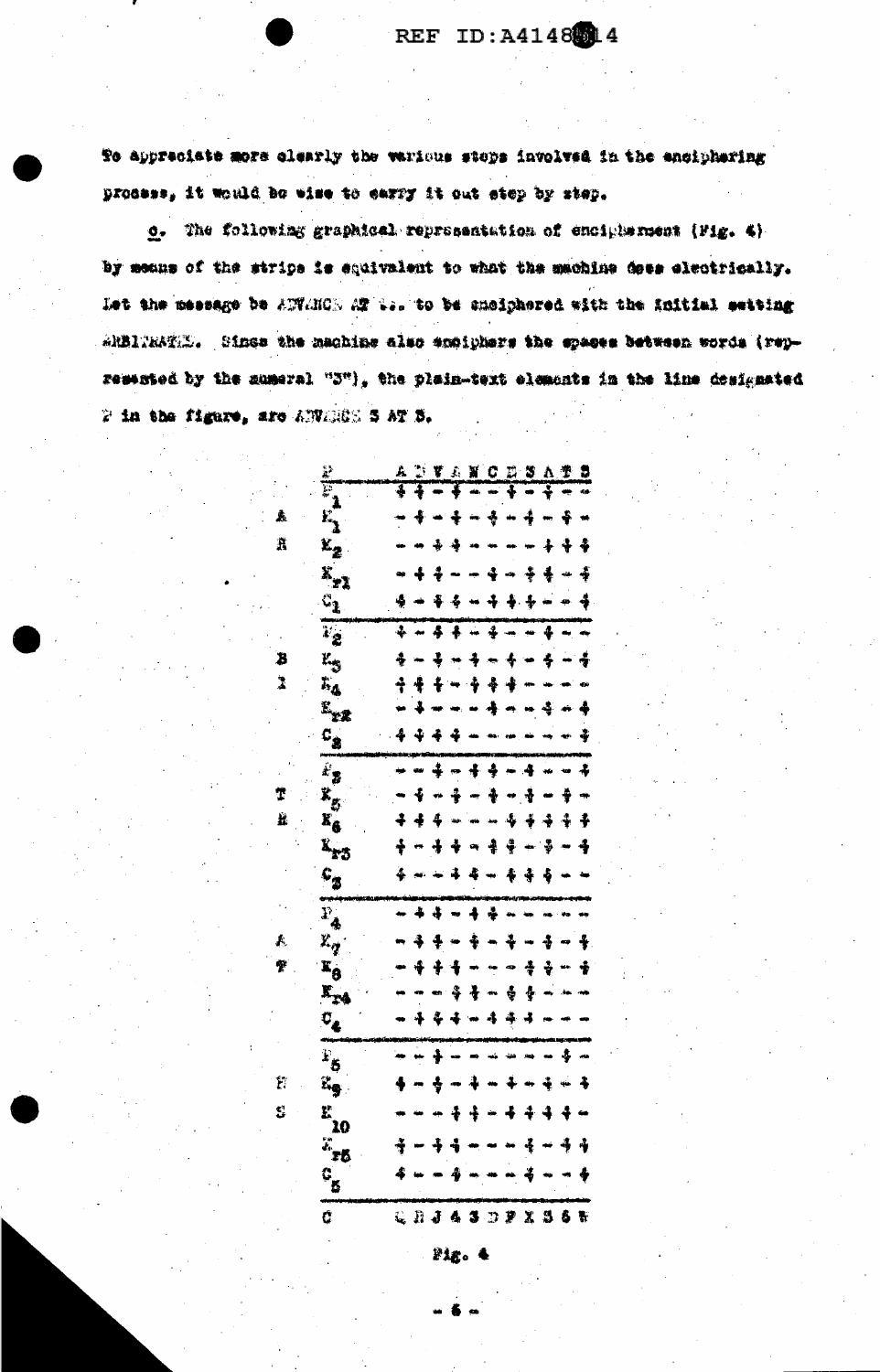d. In the foregoing figure:

(1)  $F_2 \cdot P_2 \cdot F_3 \cdot F_4$  . The size successive Baudot components of the corresponding plein-toxt latters in the line designated r.

(2)  $K_1$ ,  $K_3$ ,  $K_3$ ,  $K_4$ , ...  $K_{10}$  are the electrically represented effects of the projections on the wheels, 1, 2, 3, 4, ... 10.

(3)  $K_{x1}$ ,  $K_{x2}$ ,  $K_{x3}$ ,  $K_{x4}$ ,  $K_{x5}$  are the electrically reprosented resultants of combining  $K_1$  and  $K_2$ .  $K_3$  and  $K_4$ ,  $K_5$  and  $K_6$ ,  $K_7$  and  $K_8$ ,  $K_9$  and  $x_{10}$ 

(4)  $C_{1}$ ,  $C_{2}$ ,  $C_{5}$ ,  $C_{4}$ ,  $C_{\kappa}$  are the resultants of combining  $P_{1}$  and  $K_{r1}$ ,  $P_2$  and  $K_{r2}$ ,  $P_3$  and  $K_{r3}$ ,  $P_4$  and  $K_{r4}$ ,  $P_3$  and  $K_{r5}$  and are

(5) The Baudot components of the cipher letters which are seen in the last line of the figure, designated by the letter C.

(6) The sequence of  $4*$ s and  $-1$ s for  $k_1$ ,  $k_2$ ,  $k_3$ , etc., are obtained from the strips by reading the sequence of signs on strip 1 starting with  $L_1$  on strip 2 starting with R; on strip 3 starting with B, etc.

(7) Consider now what takes place in the mixer. The striking of Key "i" in the transmitter sends the five impulses  $\begin{bmatrix} P_1 & P_2 & P_4 & P_5 \end{bmatrix}$ Wheels 1 and 2 interact to give  $(-)(-) \equiv (-)K_{-1}$ Theels 3 and 4 interact to give  $(4)(4) \equiv (-)K_{-2}$ Thesis 5 and 6 interact to give  $(-)(4) \equiv (+)X_{\text{prR}}$ Wheels 7 and 8 interact to give  $(-)(-) \equiv (-) \mathbb{E}_{-1}$ Wheels 9 and 10 interact to give  $(4)(-) \oplus (4)$   $K_{\pi}$ 5

(8) The resultant keys now internot with the elements of the plain-text letter to give the cloments of the cipher letter as follows;

 $P_1$  (4)  $X_{n1}$  (-)  $\equiv$  (4) $C_1$  $P_2$  (4)  $E_{xx}$  (-)  $\equiv$  (4) $c_2$  $F_{\rm g}$  (-)  $K_{\rm g}$  (4)  $\equiv$  (4) $\sigma_{\rm g}$  $F_A(-)K_{\text{rad}}(-) \equiv (-)C_A$  $P_{K}(-)$   $K_{-K}(\phi) \equiv (4)C_{n}$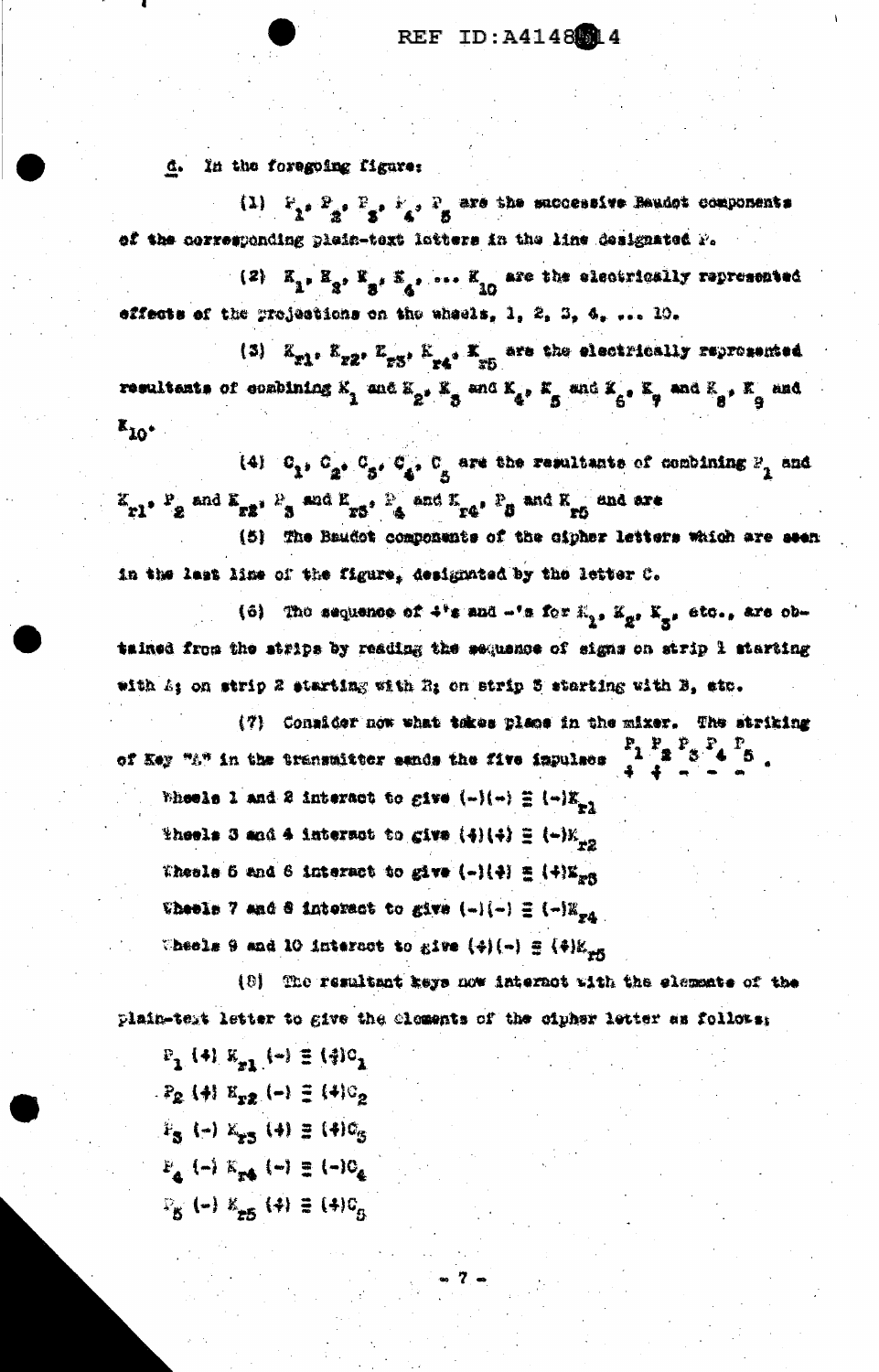REF ID: A4148514

 $\{9\}$  The five cipher impulses  $9 + 4 - 4$  losve the mixer and the letter ( appears on the reseiving machine as the first cipher letter. Carrying out all these stops in order, the second plain-text letter D becomes cigher 2. The reader is advised to carry out all these steps in detail in order to gain a clearer understanding of what follows.

e. Since the last six characters of the plain text and of the cipher text are known (Figure Chift-M-Lotter Shift/Figure Chift-J-Lotter Shift), the resultant E<sub>n</sub> used to ancipher the last six characters of the plain text can be derived. One gate as a result five sate of eix characters each corresponding to six impulses of  $E_{p1}$ .  $E_{p2}$ , ...  $E_{p3}$ , respectively. The problem now is to find the settings of the wheels which will give these sequences of six known characters in each  $E_{\mu}$ . The responing is applied to one pair of absols at a time.

f. The application of the theory outlined above is examplified in the solution of the following message :

 $(1)$  The cossenate

7DPE5 CAP4R RDTC6 21156 56000  $2821$   $\%$  $L V X C \overline{X}$ **BUTEB POISS LIVEC.** 

Total length of enciphered text is exactly 175 characters.

(2) The last six characters are written out with their Baudot code equivalents and their demuned plain-text equivalents, os follows:

| Cipher text: | ÿ                      | 翼  | 쫼     |      | Ÿ | Û    |
|--------------|------------------------|----|-------|------|---|------|
|              |                        |    |       |      |   |      |
|              |                        |    |       |      |   |      |
|              |                        |    |       |      |   |      |
|              | 4                      |    |       |      |   |      |
|              |                        |    |       |      |   |      |
|              | Fig.                   |    | 1.05. | Pig. |   | īAt. |
| Tlain text:  | $\mathbf{h}_{\bullet}$ | Ł, | £ħ.   | k    | Ĵ | 5h.  |
|              |                        |    |       |      |   |      |
|              |                        |    |       |      |   |      |
|              |                        |    |       |      |   |      |
|              |                        |    | 4     |      |   |      |
|              |                        |    |       |      |   |      |
|              |                        |    |       |      |   |      |

This was Massage Ho. 7, het is of the test messages submitted by the Te-Bartmont of Ctate in connection with the study made for them to determine the degree of cryptographic mecurity afforded by the machine. The complete menasgo will be found in Appendix B.

. 8 ⇒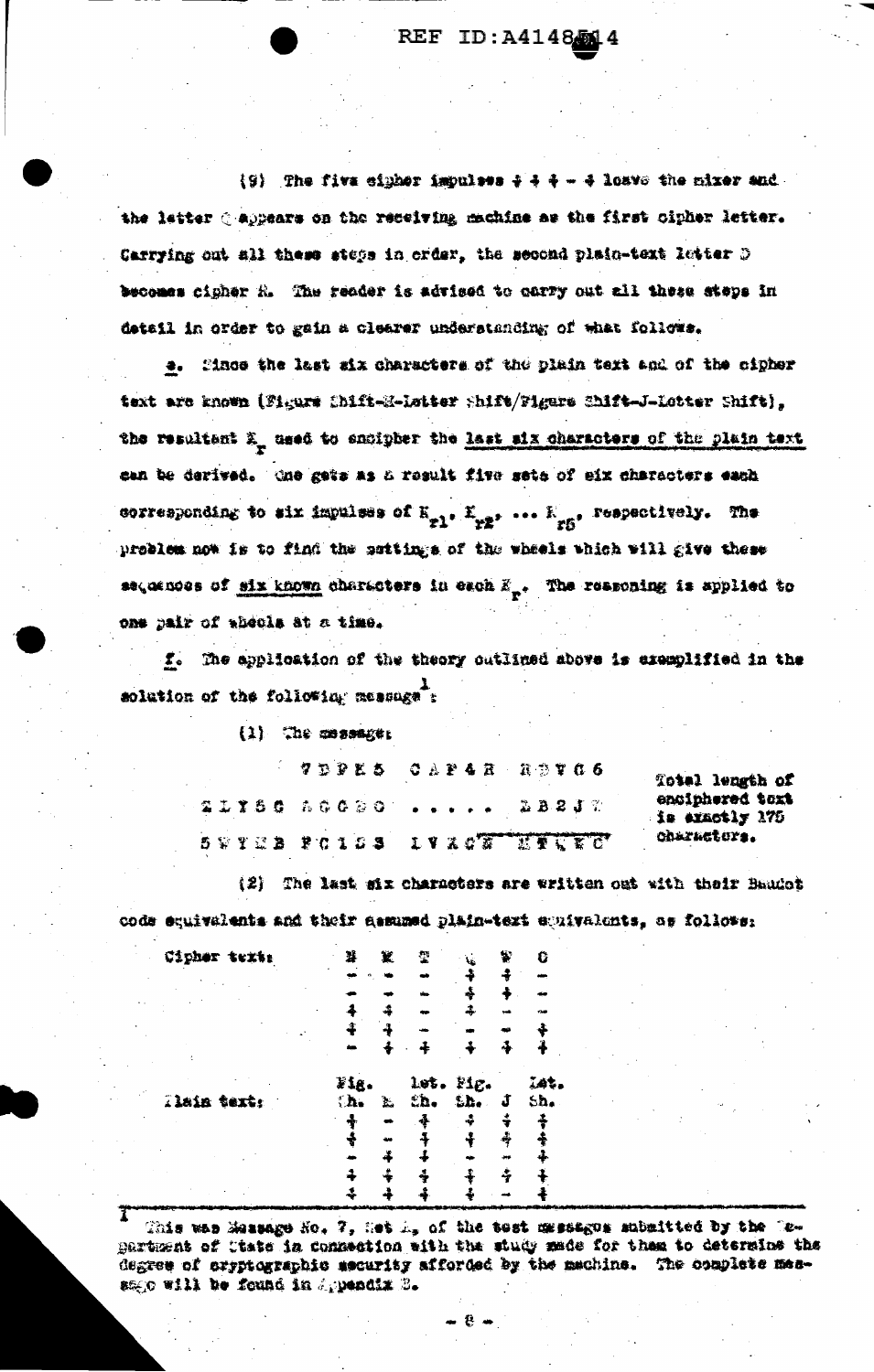Corresponding portions of the resultant keys obtained by combining the foregoing two awts of symbols:

| 1.2     | ÷                | $\bullet$                   | $\frac{1}{2}$ $\sim$ |               | ada.      | $\overline{4}$       |
|---------|------------------|-----------------------------|----------------------|---------------|-----------|----------------------|
| $3 - 4$ | $\ddot{\bullet}$ | $\frac{1}{2}$               | 事 一                  | $\sim$        | $\bullet$ | ┫                    |
| $5 - 5$ |                  | $\frac{2}{3}$ $\frac{1}{3}$ | $\frac{4}{2}$        | √≱ — —        |           | 4                    |
| $7 - 9$ | u.               | $\blacksquare$              | $\frac{1}{2}$        | $\frac{1}{2}$ | $\pm$     | $\ddot{\phantom{0}}$ |
| $-10$   | $\frac{1}{2}$    | $\bullet$                   | <b>State</b>         |               | ⇒ ≱ิ      | $\hat{\phantom{a}}$  |

(3) An experiment is now instituted to find a setting of mizer wheels 1 and 2 which will yield a resultant key composed of the sequence 4 - 4 - - 4, such that, shen a retrogression of 175-6 or 169 seems on each wheel is made, the two letters marking the initial positions of the first and second cipher wheels will give two latters which might form the initial digraph of a probable lo-letter keyword. If the mosition thus found for each of these two wheals is not such as to bring their designation letters exactly in front of the slit through which they were visible as keying letters at the beginning of the encipherment of this message, it is automatically excluded. Purthermore, only 26 different initial wettings need be considered at the maximum. The detalled responing on which this reduction in number of possible initial settings to a maximum of 26 is based is as follows: Since the cipher wheels of the mixer are set up according to a keyword at the beginning of the encipherment of a message. it is obvious that in this mathod of use no advantage is taken of the maximes initial positioning possibilities of the cipher whocle. For example, the periphery of the first wheel has 96 testh; this does not mean, however, that there are 96 possible initial settings of this wheel to be considered in this phase of the cryptanalysis of the system. For, on selting up the wheels according to a keymord which in visible only through the marrow slit referred to under paragraph 2h, emly 26 different initial settings are brought into play. Thus, the series of 96 potential initial settings become reduced to but 26.

(4) Whe foregoing procedure is followed for each pair of wheele. The experiment proceeds more rapidly if letter combinations are sot up first and the resulting X\_ at a distance of 169 letters is compared with the desired E<sub>s</sub>.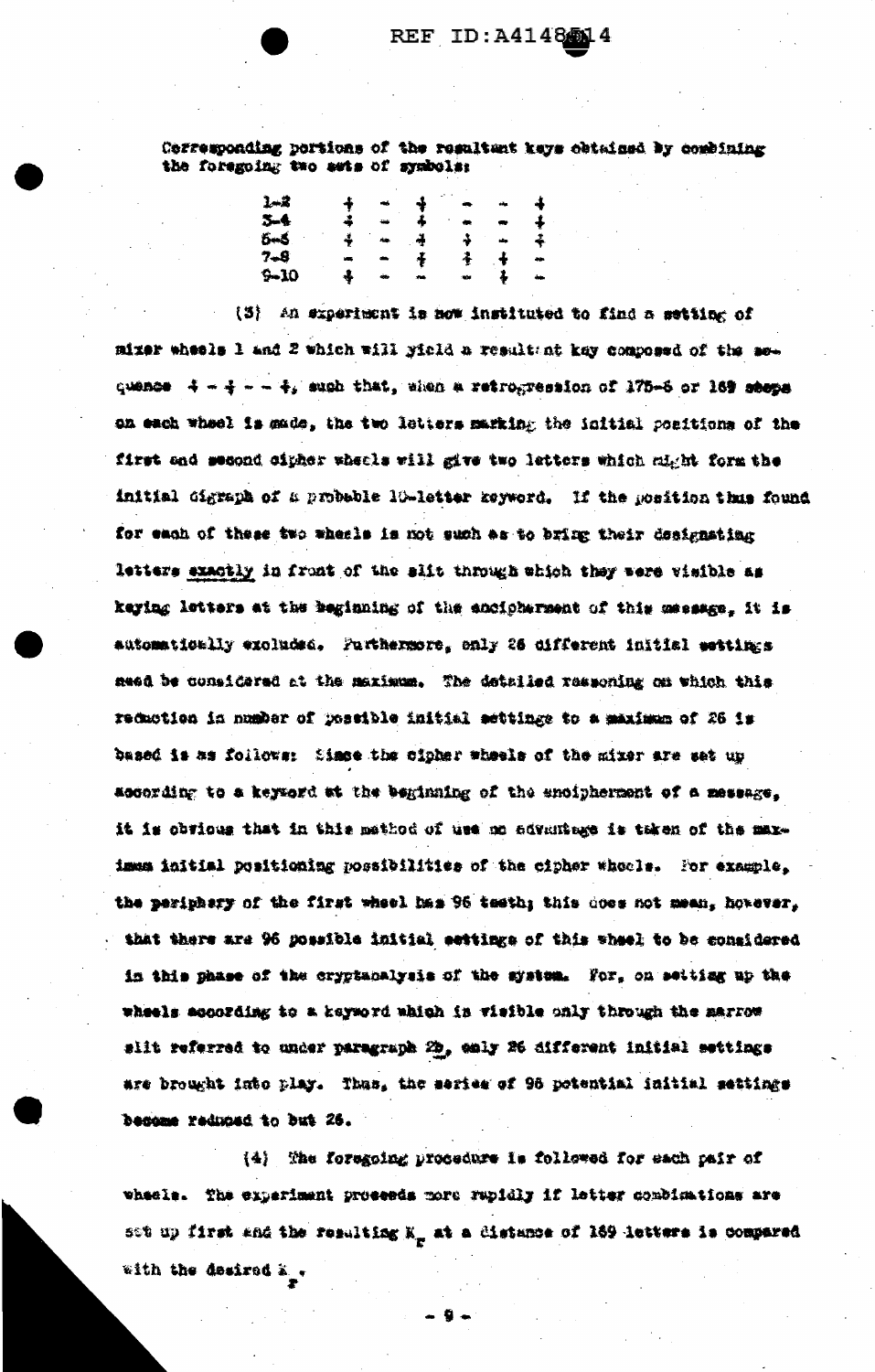

(5) For this particular crample, the following possibilities

The resson for the rolatively great number of letters on the odd whoels is due to their regularity. Inspection will show that these whecls are slmost exclusively composed of an alternation of 4 and -. Given any possible combination, such as Mr on wheels I and 2, sll the combinations ending in P can be written down at once without any difficulty.

 $\mathbf{X}$ 

(6) From these combinations of latters a study of possible and probable keywords is made. As a matter of interest, the keyword TOURING Wes guessed in this case, and proved to be the correct one. The beginning of the message reads:

**CHOSHOLD DATE & TO BB** 

ነድ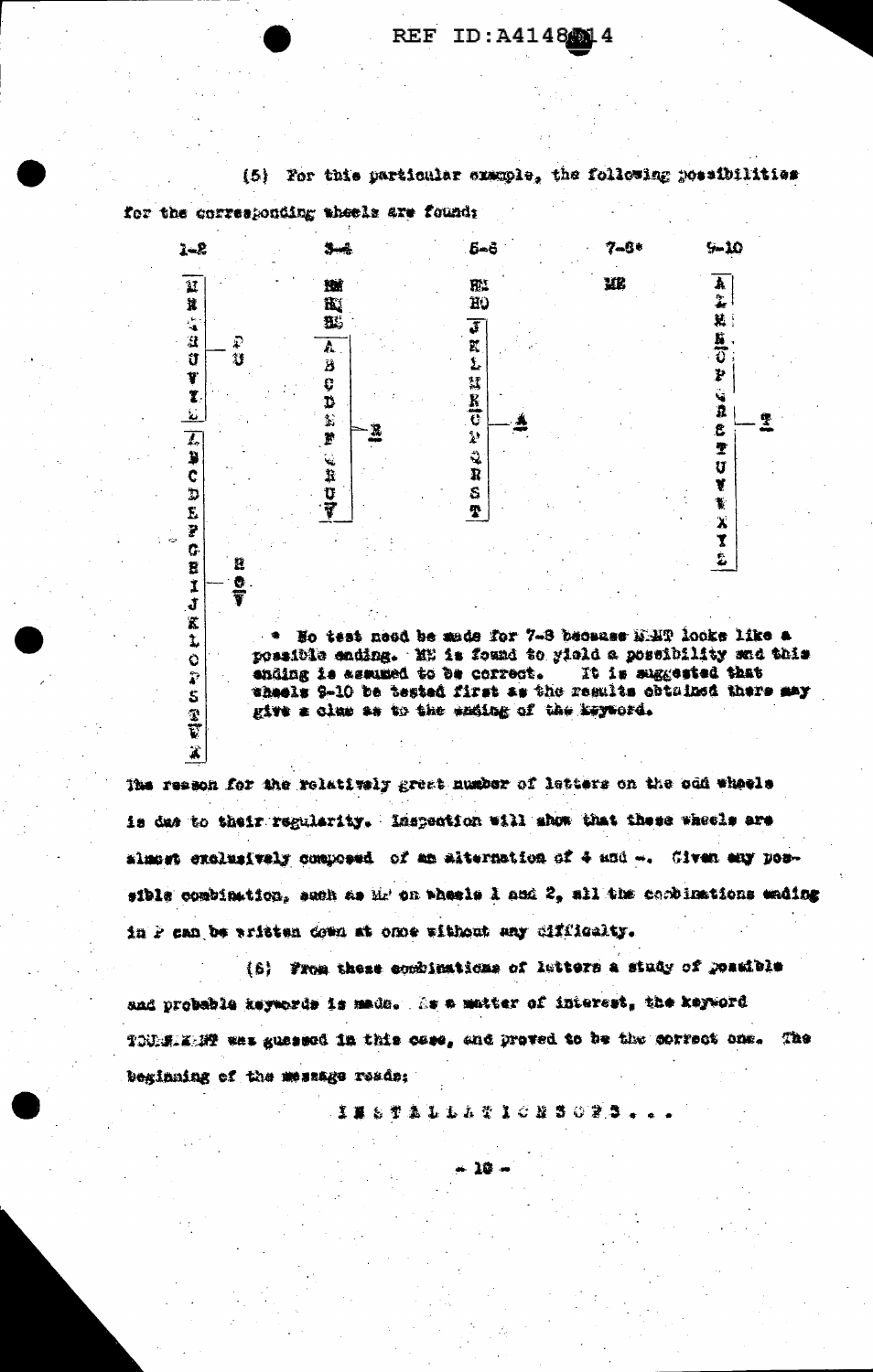REF ID: A4148 14

(7) In goneral, it is not necessary to have the correct setting for all ten wheels before text can be found. If the groper pesitions of but two pairs of wheels are found, it is possible to limit each letter of the plain text to one of eight possibilities and a part of the text may be guessed. This method will be fully illustrated later.

6. Determination of the initial key applicable to a series of messages. - a. The foregoing analysis is based upon the method of use of the maching in which the ciphor wheels of the miger are reset to a new keyword for each mossage to be enciphared. Inother method of use is that in which the wheels are brought to an initial setting as determined by a keyword and messages are then anoiphered sequentially tithout resetting the mixer wheels.

. b. Civen such a set of such messages, the procedure of analysis is more simple inammuch as the endings of all the nussages become available for study. Thus, suppose there are four sequant messages; instead of having but a single set of six characters available for study, four sets of aix characters spaced at intervale corresponding to the lengths of the various messages are now at hand. The number of possible initial settings for the mixer wheals is thus greatly reduced, for generally only one can be found which will gield the requisite four sets of six characters properly spaced in the text.

c. If the group of messages studied does not begin with the initial one of the series, the procedure differs only in that a keyword can no longer be sought and used as a basis for climinating possibilities. Mrea in such a case, however, the munder of possibilities is very small; anactual test on four messages yielded but one possible setting for each pair of wheele. By proceeding backwards from the initial setting for this group of messages, the original keyword setting was found, even though the initial message of the sequence was not furnished.

- 11 -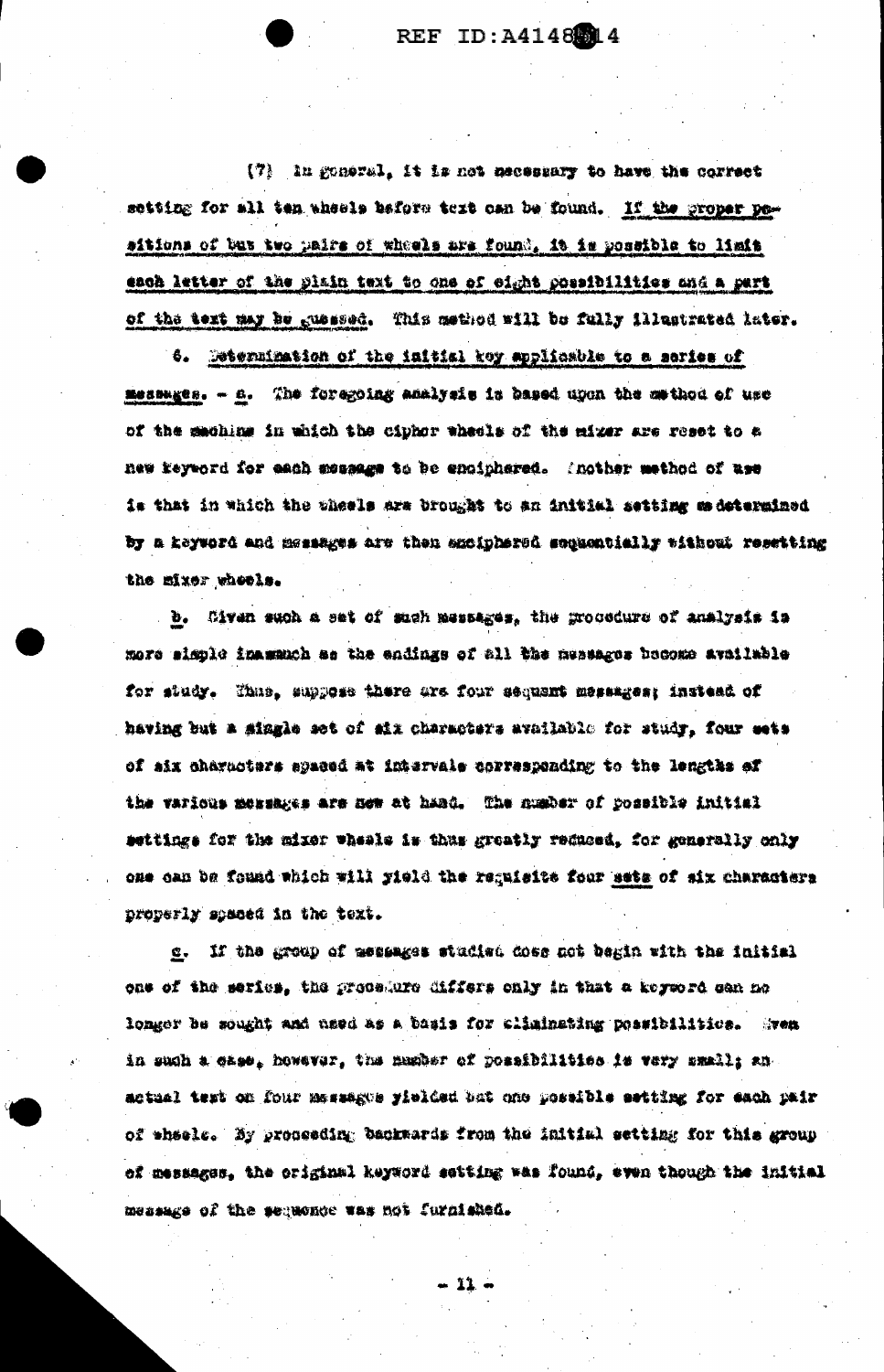$\mathbf{r}$ 

7. Selution without the knowledge of any plain text. - a. It is perthe mithin thousand endight to bendishers access solling to eldies assumptions about the plain text. The solution in this case rests on a frequency basis. It happens that the weighted frequenaies of 4 and units in the Baudot code are not equal. Thus, consider the first unit of each permutation in the code; 16 are 4 and 16 are -. If each of these 4's and -'s be weighted with the frequency of the character it represents, a relative fraquency of .36 for 4 and .64 for - is obtained showing quite a discrepancy between the two. The same kind of calculation can be made for the other positions of the Baudot impulses. Figure 5 shows the complete tabulation. In every case but the third, the -'s predeminate. This fact forms the basis of the solution.

|                                                                                                                                                   |                                                                                                                                                                          | Melative Frequency of 4 and - in Elements of Bandot Code<br>Based on 120,000 letters reduced to 1200 -- W.D.Tel. Text.                                  |                                                                                                                                                                                            |                                                                                                                                                                   |                                                                                                                                                                                                        |                                                                                                                                                                                   |                                                                                                                                                                   |                                                                                                                                                                   |                                                                                                                                                                       |
|---------------------------------------------------------------------------------------------------------------------------------------------------|--------------------------------------------------------------------------------------------------------------------------------------------------------------------------|---------------------------------------------------------------------------------------------------------------------------------------------------------|--------------------------------------------------------------------------------------------------------------------------------------------------------------------------------------------|-------------------------------------------------------------------------------------------------------------------------------------------------------------------|--------------------------------------------------------------------------------------------------------------------------------------------------------------------------------------------------------|-----------------------------------------------------------------------------------------------------------------------------------------------------------------------------------|-------------------------------------------------------------------------------------------------------------------------------------------------------------------|-------------------------------------------------------------------------------------------------------------------------------------------------------------------|-----------------------------------------------------------------------------------------------------------------------------------------------------------------------|
| 201                                                                                                                                               |                                                                                                                                                                          | <u>2nd</u>                                                                                                                                              |                                                                                                                                                                                            | Srd                                                                                                                                                               |                                                                                                                                                                                                        | <u>4th</u>                                                                                                                                                                        |                                                                                                                                                                   | 58b                                                                                                                                                               |                                                                                                                                                                       |
|                                                                                                                                                   |                                                                                                                                                                          |                                                                                                                                                         |                                                                                                                                                                                            |                                                                                                                                                                   |                                                                                                                                                                                                        |                                                                                                                                                                                   |                                                                                                                                                                   |                                                                                                                                                                   |                                                                                                                                                                       |
| 92<br>11<br>40<br>Ð<br>126<br>濫<br>30<br>全<br>\$<br>K<br>9<br>Q<br>S<br>68<br>30<br>Ħ<br>14<br>'N<br>Б<br>ı<br>21<br>Ŧ<br>1<br>z<br>倉<br>10<br>30 | 55<br>C.<br>18<br>o.<br>33<br>R<br>1 76<br>L 56<br>Ħ<br>25<br>76<br>П<br>74<br>o<br>27<br>Р<br>83<br>R<br>90<br>Ť<br>13<br>T<br>180<br>з.<br>5 C<br>$\bullet$<br>6<br>76 | 72<br>Ä.<br>38<br>C<br>16<br>G<br>76<br>2<br>3<br>X.<br>26<br>Ï.<br>27<br>فخط<br>3<br>C.<br>85<br>R<br>30<br>IJ<br>15<br>14<br>₹<br>10<br>2<br>30<br>50 | $\mathbf{u}$<br>В<br>40<br>Ð.<br>髪<br>126<br>50<br>У<br>53<br>R<br>25<br>M<br>76<br>ч<br>74<br>Ω<br>58<br>S<br>90<br>Ť<br>X.<br>B<br>21<br>Ÿ.<br>2.<br>-1.<br>180<br>в<br>Đ<br>6<br>7<br>0 | 35<br>c<br>30<br>Ħ<br>38<br>Ĩ.<br>76<br>r<br>3.<br>X<br>25<br>76<br>耸<br>27<br>堅<br>书<br>€<br>58<br>釞<br>ប<br>か<br>13<br>Y<br>芏<br>Ö<br>21<br>Y<br>280<br>5<br>30 | 72<br>Ł.<br>11<br>в<br>40<br>n<br>함.<br>수수<br>186<br>18<br>a<br>Ĵ.<br>1<br>36<br>ı<br>74<br>Ω<br>85<br>跫<br>90<br>Φ<br>14<br>Ÿ<br>C<br>ı<br>S.<br>10<br>S.<br>$\mathbf{O}$<br>$\bullet$<br>B<br>O<br>7 | 11<br>a<br>35<br>Ω<br>40<br>D<br>r<br>80<br>38<br>C<br>2<br>J<br>3<br>K<br>25<br>K<br>76<br>х<br>74<br>O<br>65<br>Ä<br>¥<br>13<br>õ<br>X<br>10<br>2<br>10<br>A<br>9.<br>$\bullet$ | A 72<br>175<br>К<br>35<br>х<br>76<br>I<br>36<br>Ł<br>P<br>27<br>ίś,<br>3<br>68<br>Ŝ.<br>心<br>氅<br>U<br>50<br>14<br>讆<br>君工<br>Y<br>Ľ,<br>ž<br>3 180<br>8 Q<br>6 Q | 11<br>18<br>a<br>38<br>Ħ<br>36<br>Ł<br>25<br>X<br>梦念<br>Ω<br>孵<br>P<br>ą<br>Б<br>컢<br>90<br>V<br>18<br>Ŧ<br>14<br>x<br>8<br>21<br>Y<br>1<br>ż.<br>10<br>2<br>≰ 10 | 72<br>A.<br>33<br>c<br>40<br>J.<br>126<br>Х.<br>30<br>76<br>J<br>龛<br>Ż<br>J<br>76<br>Y<br>88<br>R<br>58<br>ε<br>80<br>u<br>180<br>Б<br>5<br>O<br>Ł<br>♦<br>$\bullet$ |
| 436<br>36.3%                                                                                                                                      | 764<br>85.7.4                                                                                                                                                            | 450<br>26.84                                                                                                                                            | 770<br>84.21                                                                                                                                                                               | 625<br>51.8%                                                                                                                                                      | 577<br>48.2%                                                                                                                                                                                           | 433<br>86.0%                                                                                                                                                                      | 757<br>64.0A                                                                                                                                                      | 591<br>32.6%                                                                                                                                                      | 809<br>67.4                                                                                                                                                           |

## $y_{44}$ ,  $5$

| b. Consider the following message <sup>3</sup> : |  |  |  |  |  |                                     |  |  |  |  |  |  |  |  |  |  |  |
|--------------------------------------------------|--|--|--|--|--|-------------------------------------|--|--|--|--|--|--|--|--|--|--|--|
|                                                  |  |  |  |  |  | 垂着蓝翠岩 总算自尊是 化成生白素 春食罂粟属 医急震区的       |  |  |  |  |  |  |  |  |  |  |  |
|                                                  |  |  |  |  |  | IUPOE OISTO B60SI GYRG4 O2YIS +++++ |  |  |  |  |  |  |  |  |  |  |  |
|                                                  |  |  |  |  |  |                                     |  |  |  |  |  |  |  |  |  |  |  |

This was Message No. 4 of act A. See footnote 1 to Fage 8. The complete message will be found in Appendix B.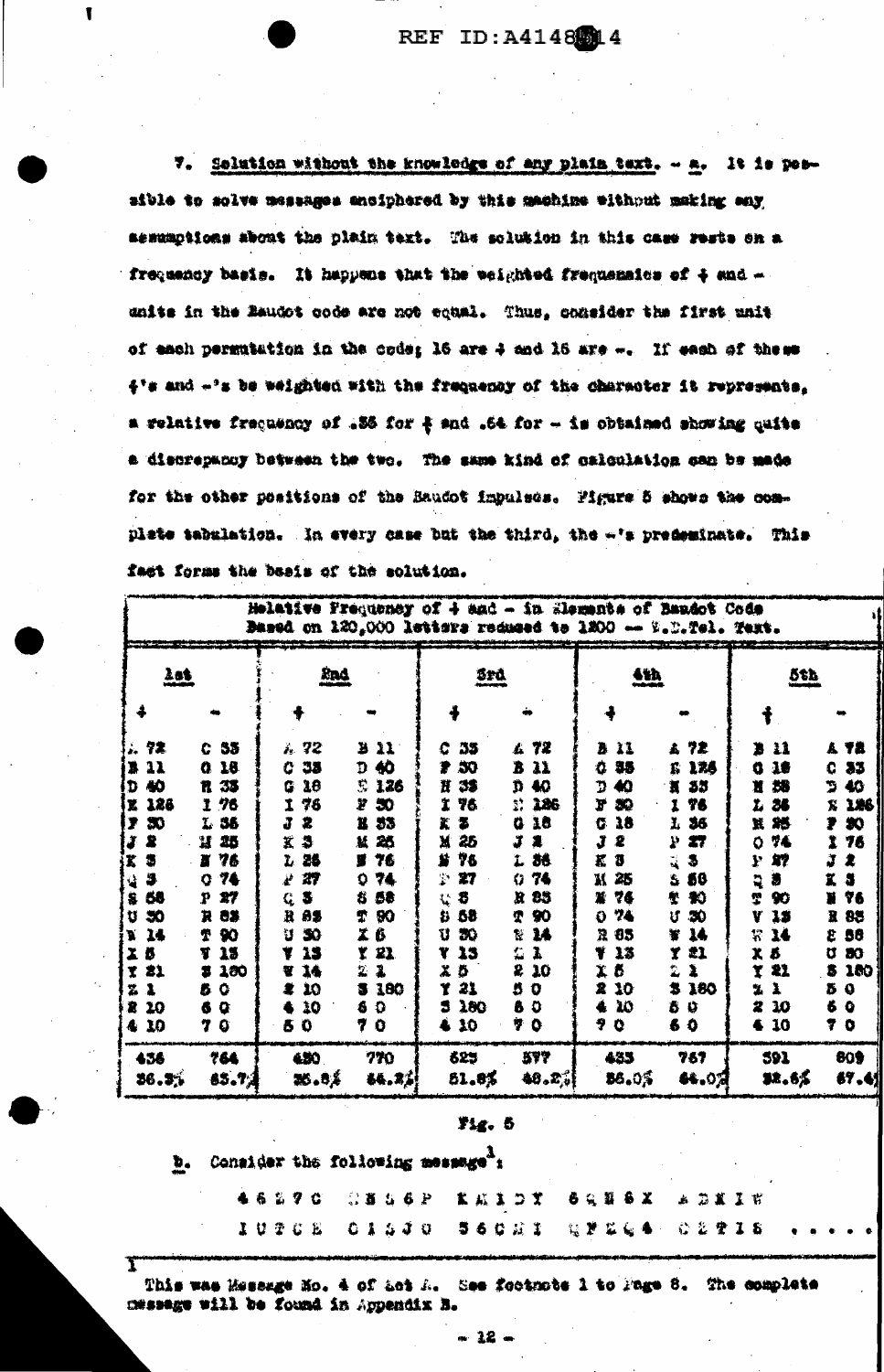(1) healgh to such character of the message its Bandot squivalent, arranging the impulses in five columns to correspond to the five impulses of the Baudot code. Since the greatest difference in the rol#tive frequencies exists in the fourth and fifth positions. let these two positions be considered first. Let a sotting of wheels 9 and 10 be satumed such as will give a frequent digraph ending. Apply the resultant key thas obtained to the last elements of the Baudot equivalents using the laws of combination already described. The result is a series of 4's and -'s; find their relative frequency. If the relative frequency of -'s doos not approximate the theoratical frequency, the setting is discarded and another tested. It was found by motual trial that the amount of text required for a definite result is not very groat. In equa cases sixty letters were found to be sufficient. Let the test mostage be followed in some detail.

|  | 牛马忍不住       |                  |  | 容额 启号下                     |              |  | だ 28 ス つ ズ    |  | 6 党 8 6 米     |  |
|--|-------------|------------------|--|----------------------------|--------------|--|---------------|--|---------------|--|
|  | 专业事业业       |                  |  | <b>语如语曰曰</b>               |              |  | $-2 - 4 - 4$  |  | $-3 - - 4$    |  |
|  |             | 停用用用量            |  |                            | . <b>. .</b> |  | 专业事业州         |  |               |  |
|  |             | <b>+ - - - -</b> |  | ት ተቋማ ተ                    |              |  | $4, 4, 4, -4$ |  | 如杀拳一杀         |  |
|  | $+ - - + +$ |                  |  | <u> man de</u> mei mei mei |              |  | $4 + - 4 -$   |  |               |  |
|  |             | 骨心带心音            |  | *****                      |              |  | ⊶ 4 ∞ ∞ 4     |  | $- + - - - -$ |  |

If the keyword is assumed to end in on, there results:  $0 = E_{\alpha} - \frac{1}{4} = \frac{1}{4} = \frac{1}{4} = \frac{1}{4} = \frac{1}{4} = \frac{1}{4} = \frac{1}{4} = \frac{1}{4} = \frac{1}{4} = \frac{1}{4} = \frac{1}{4} = \frac{1}{4} = \frac{1}{4} = \frac{1}{4} = \frac{1}{4} = \frac{1}{4} = \frac{1}{4} = \frac{1}{4} = \frac{1}{4} = \frac{1}{4} = \frac{1}{4} = \frac{1}{4} = \frac{1}{4} = \frac{1}{4} = \frac{1}{4} = \frac{1}{4} = \frac{1$  $B + X_{10}$  ----  $A + 4 + 4 + 4 + ... + -4$  ... oto. 

The interaction of K<sub>r5</sub> with C<sub>g</sub> yields:

 $K_{\text{eff}} = \frac{4}{3} - \frac{1}{3} + \frac{1}{3} - \frac{1}{3} - \frac{1}{3} - \frac{1}{3} - \frac{1}{3} - \frac{1}{3} - \frac{1}{3} - \frac{1}{3} - \frac{1}{3} - \frac{1}{3} - \frac{1}{3} - \frac{1}{3} - \frac{1}{3} - \frac{1}{3} - \frac{1}{3} - \frac{1}{3} - \frac{1}{3} - \frac{1}{3} - \frac{1}{3} - \frac{1}{3} - \frac{1}{3} - \frac{1}{3} - \frac{1}{3} - \frac{1}{3} - \frac{1$  $C_{\underline{3}}$   $\begin{array}{ccc} 4-4-4+...+4+4+4 & ... & 010. \end{array}$ 

**小小小凌凌凌小手吹着凌凌凌一声 2010 0ta.** 

 $P_{\epsilon}$ After sixty lotters had been used, it was found that there were thinty 4's and thirty -'s. This seemed to be sufficient indication that (E was wrong.

 $-25 -$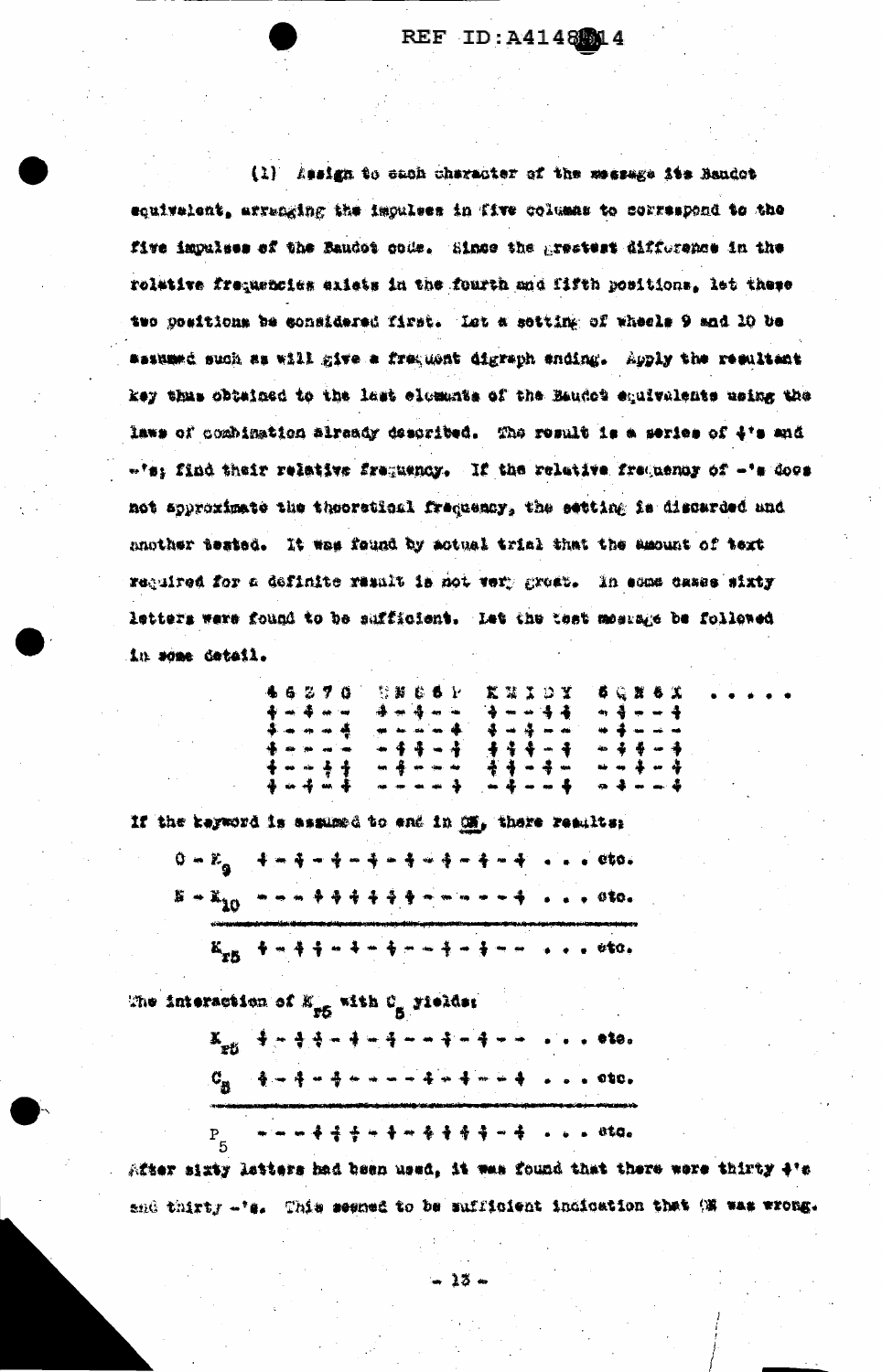(2) The following table gives the frequencies obtained for the various endings tested:

|              |     |    | Total |  | Rolative Nrequency of Misas |  |
|--------------|-----|----|-------|--|-----------------------------|--|
| <b>QW</b>    | 50  | ðО | 80    |  | دb).                        |  |
| 蹲            | 57  | 95 | 150   |  | . 38                        |  |
| €₽           | 64  | 56 | 120   |  | .53                         |  |
| HS .         | 28  | 32 | 60    |  | .47                         |  |
| AT           | 46  | 44 | W)    |  | .604                        |  |
| $C_{\nu}$    | 26  | 32 | 60    |  | ,47                         |  |
| IJ           | H   | 46 | 90    |  | .604                        |  |
| $\mathbf{C}$ | 27  | 33 | 60    |  | .46                         |  |
| ÷<br>打起      | 105 | 46 | 160   |  | .70                         |  |

Hote how small an amount of text is needed to give reliable results.

(5) 35 is ebviously an excellent possibility. Assume it to be correct and proceed similarly with mixer-wheel pair 7-8. The number of possibilities is further limited in that now a good tetragraph ending is desired. The digraph WI is tried first:

|     |       | $ +$ $Tots$ | Relative Frequency of Hinus |  |
|-----|-------|-------------|-----------------------------|--|
| IT. | 65 25 |             | -72                         |  |

(4) TIME is obviously an excellent possibility. Instead of carrying through this process now for the remaining wheels, the work can be shortened as follows:

(5) The key . . . TIE is applied to the last two elements of the Baudot equivalents obtaining for the first fifteen chapmoters:

(6) Caly sight letters can correspond in each case to the combination obtained.

(7) Orits those mets in their proper order.

8.